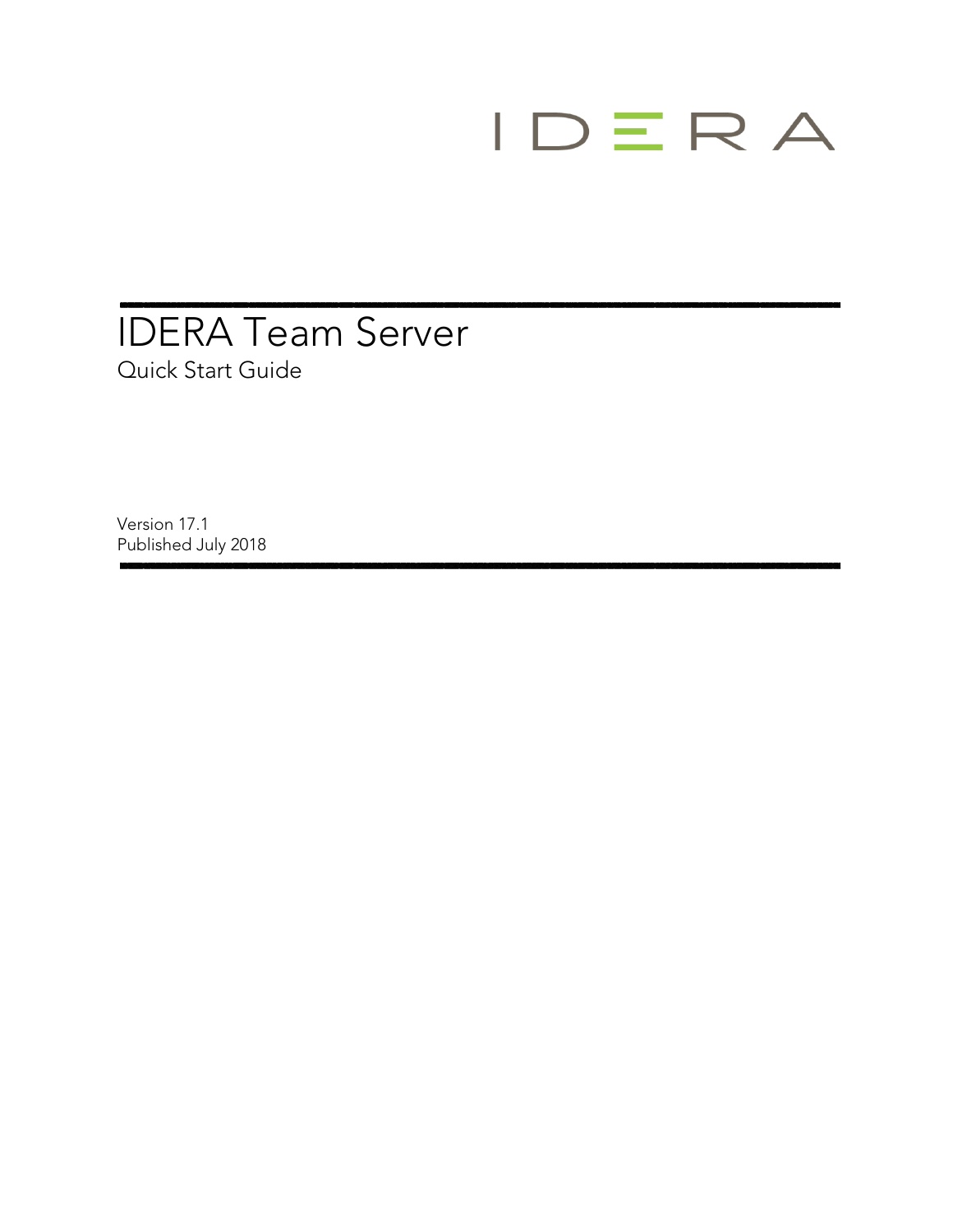© 2018 IDERA, Inc. All rights reserved. IDERA and the IDERA logo are trademarks or registered trademarks of IDERA, Inc. Database tools product names are trademarks or registered trademarks of Embarcadero Technologies, Inc., a wholly owned subsidiary of IDERA, Inc.

July 9, 2018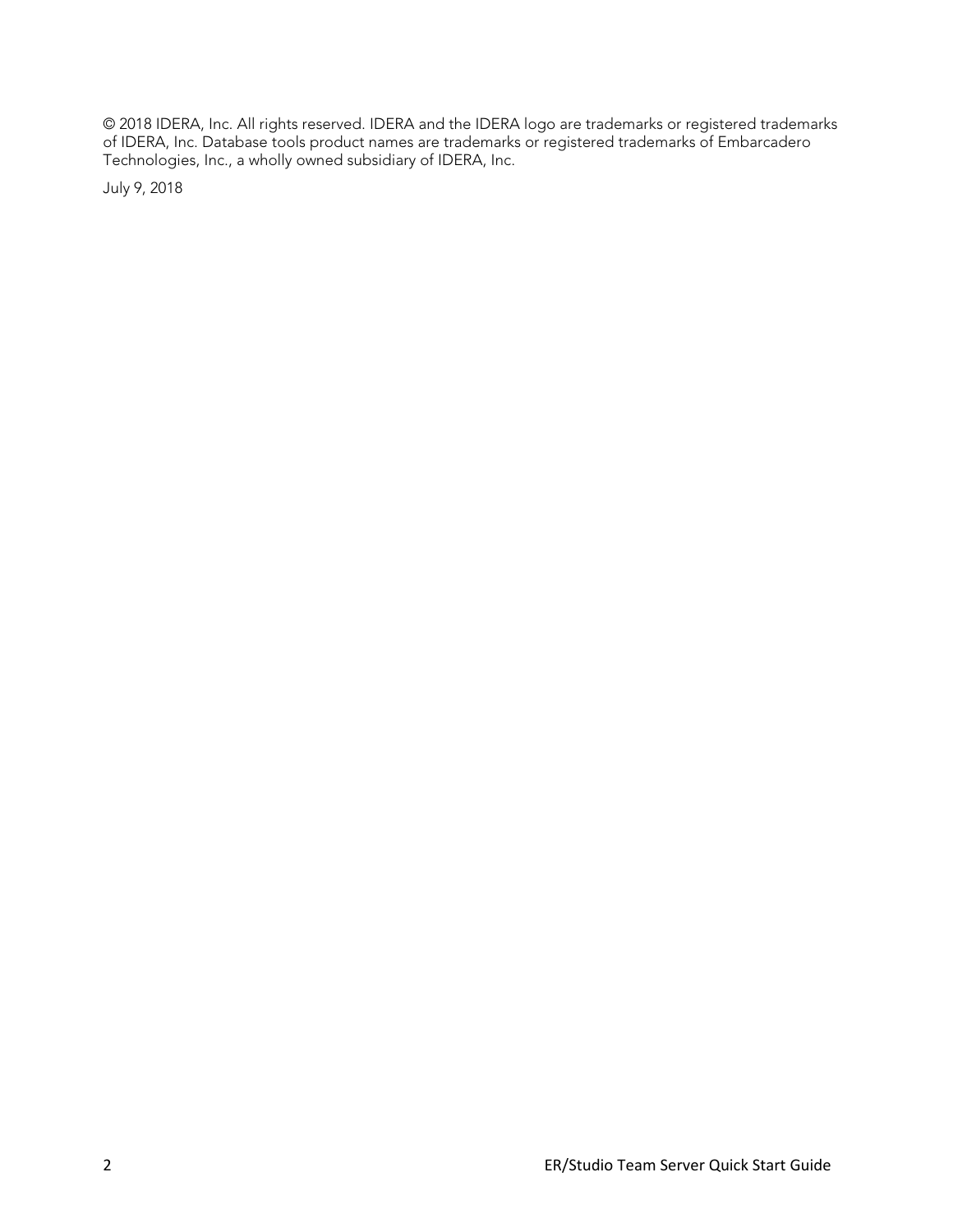# Contents

| Upgrading from Team Server 4.0.x, CONNECT 3.0.x or ER/Studio Portal 2.0.x20                |  |
|--------------------------------------------------------------------------------------------|--|
|                                                                                            |  |
|                                                                                            |  |
|                                                                                            |  |
| Upgrades from Repository prior to 6.5/6.6/6.7 (Standalone) and Team Server 4.0 or previous |  |
|                                                                                            |  |
|                                                                                            |  |
|                                                                                            |  |
|                                                                                            |  |
|                                                                                            |  |
|                                                                                            |  |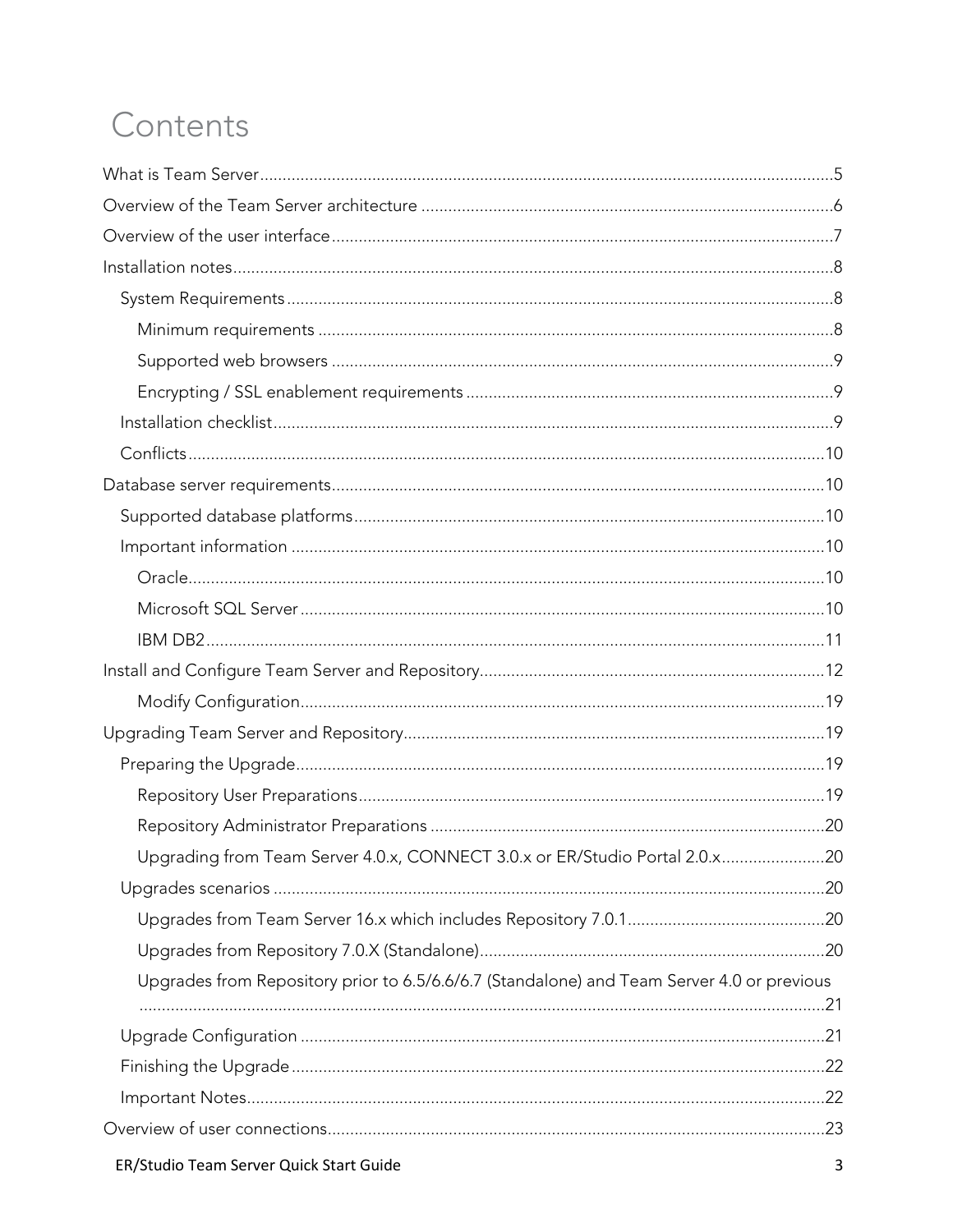| Creating a data source and the related login credentials on Team Server29 |  |
|---------------------------------------------------------------------------|--|
|                                                                           |  |
|                                                                           |  |
|                                                                           |  |
|                                                                           |  |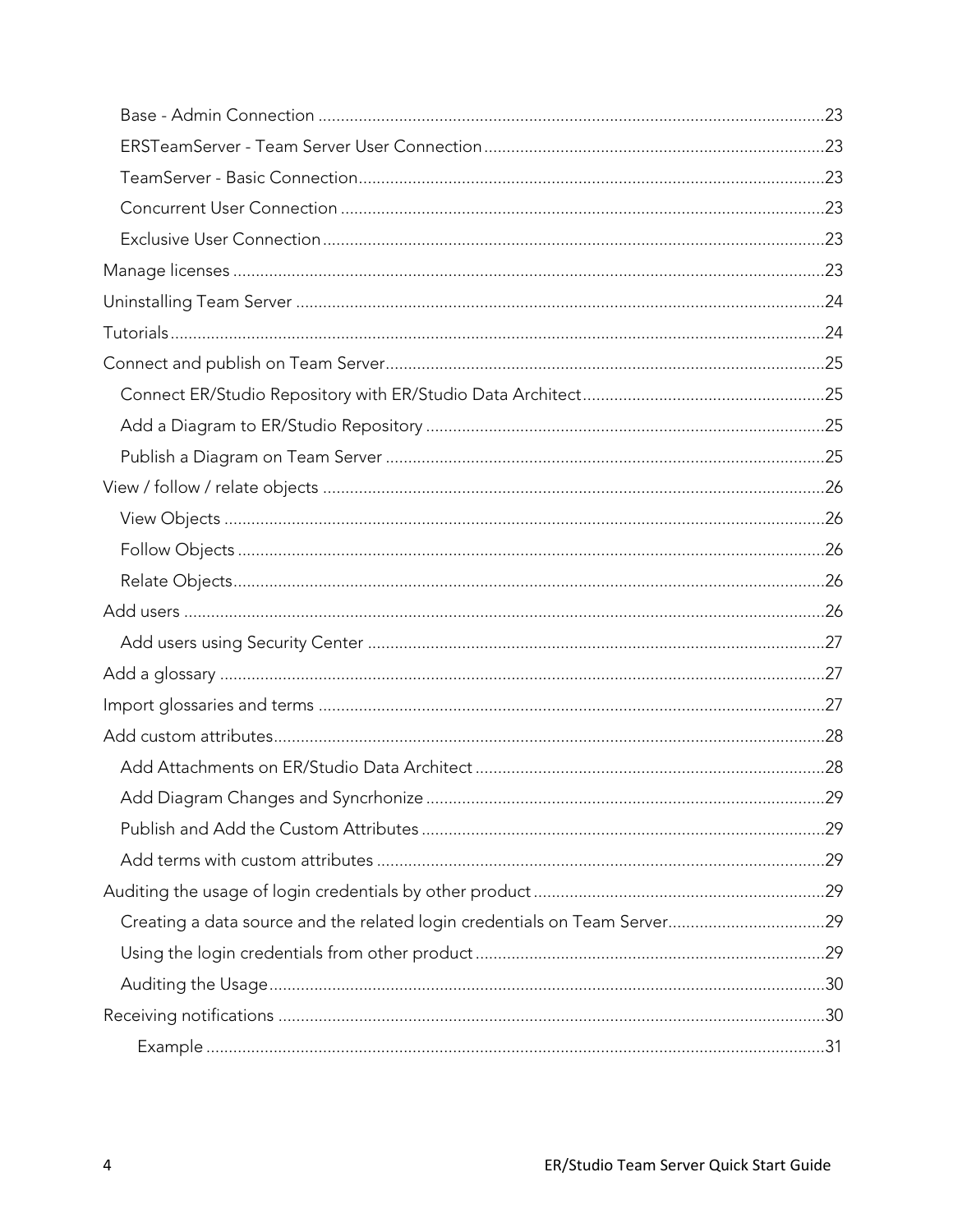# <span id="page-4-0"></span>What is Team Server

Team Server is a web-based tool to access, search, edit and manage enterprise metadata. It provides access to [metadata from ER/Studio Repository](http://docwiki.embarcadero.com/TeamServer/ERStudio/170/en/Working_with_ER_Objects) and it allows you to manage additional metadata, such as [glossaries](http://docwiki.embarcadero.com/TeamServer/ERStudio/170/en/Working_with_Glossaries) and [terms](http://docwiki.embarcadero.com/TeamServer/ERStudio/170/en/Working_with_Terms) or [data sources.](http://docwiki.embarcadero.com/TeamServer/ERStudio/170/en/Working_with_Data_Sources)

Team Server allows you to [keep track of your metadata](http://docwiki.embarcadero.com/TeamServer/ERStudio/170/en/Following_Resources) and [discuss its evolution](http://docwiki.embarcadero.com/TeamServer/ERStudio/170/en/Discussing_Resources) with [other users.](http://docwiki.embarcadero.com/TeamServer/ERStudio/170/en/Interacting_with_People) It also lets you [create reports easily](http://docwiki.embarcadero.com/TeamServer/ERStudio/170/en/Using_Reports) from your data and searches, and export them to different file formats.

Team Server also enables you to:

- [Search for all kinds of data](http://docwiki.embarcadero.com/TeamServer/ERStudio/170/en/Search_Pages) such as data definitions and [ER objects](http://docwiki.embarcadero.com/TeamServer/ERStudio/170/en/Working_with_ER_Objects) in any model of your ER/Studio Repository database, including ER/Studio Data Architect and ER/Studio Business Architect diagrams. Team Server has [simple](http://docwiki.embarcadero.com/TeamServer/ERStudio/170/en/Searching_for_a_Resource_of_a_Specific_Resource_Type) and [advanced](http://docwiki.embarcadero.com/TeamServer/ERStudio/170/en/Searching_for_a_Resource_of_a_Specific_Resource_Type#Advanced_Search) searching capabilities to find ER objects and other resources, as well as their reuse and impact analysis.
- [Browse all the contents](http://docwiki.embarcadero.com/TeamServer/ERStudio/170/en/Browsing_ER_Objects) of your ER/Studio Repository database, such as models and dictionaries, in a structured way.



Using a [web browser,](http://docwiki.embarcadero.com/TeamServer/ERStudio/170/en/Installation_Notes#Supported_Web_Browsers) you can [access Team Server](http://docwiki.embarcadero.com/TeamServer/ERStudio/170/en/Connecting_to_Team_Server) internally via your corporate intranet or externally via the internet. This way, you can access all of the information you need from anywhere.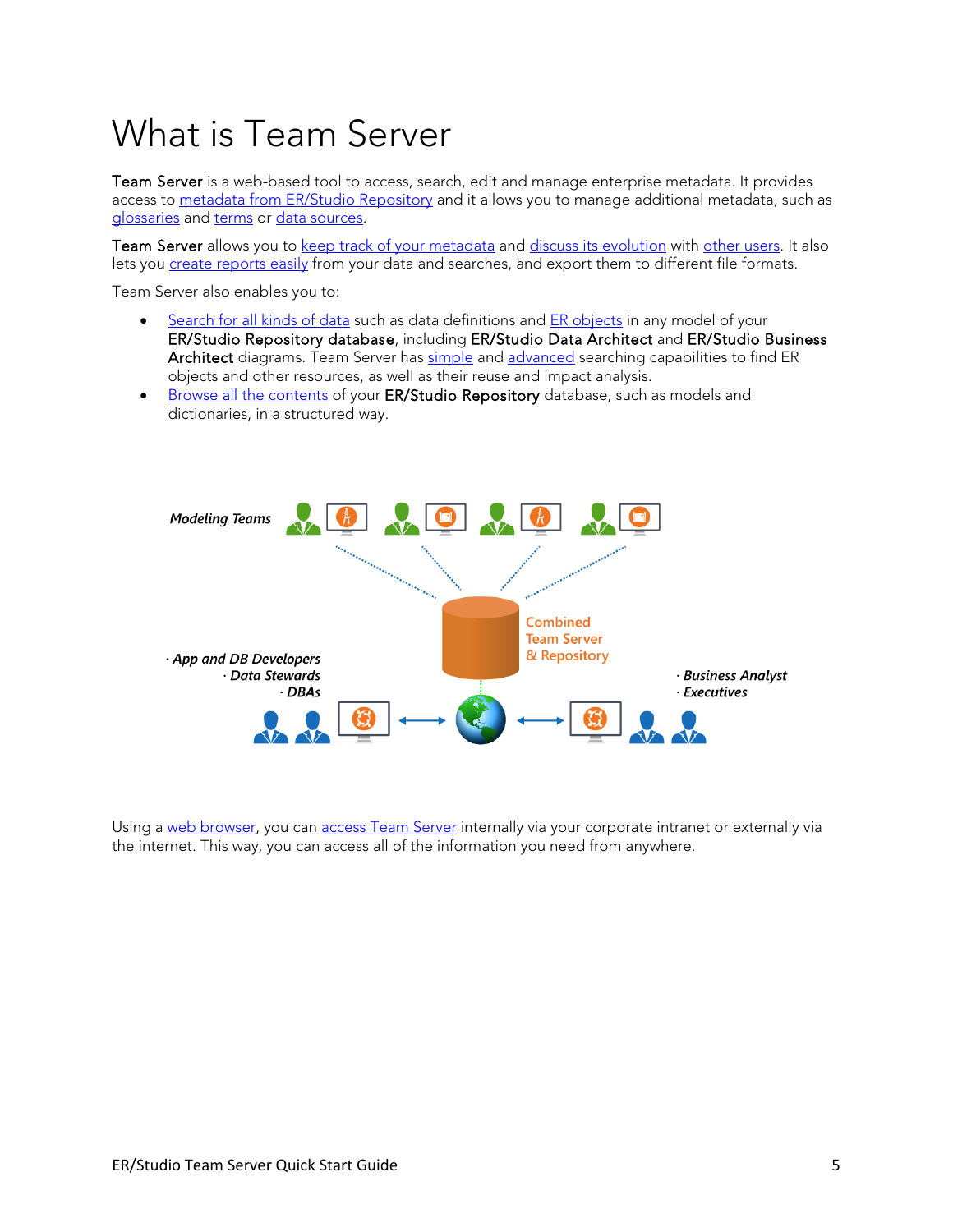# <span id="page-5-0"></span>Overview of the Team Server architecture

Team Server is a web server application with a database of its own, the Reporting Repository, which is synchronized with the Repository.



The following list describes the process of creating and accessing the metadata:

- 1. The metadata is created and maintained by **ER/Studio** clients.
- 2. That metadata is stored in the ER/Studio Repository database.
- 3. Through a[n ETL](http://docwiki.embarcadero.com/TeamServer/ERStudio/170/en/Glossary#E) (extract, transform, and load) process, that metadata is pulled into the Reporting Repository database, which is synchronized on a scheduled basis with the ER/Studio [Repository database.](http://docwiki.embarcadero.com/TeamServer/ERStudio/170/en/Overview_of_Data_Synchronization)
- 4. Team Server users can then **browse**, [search,](http://docwiki.embarcadero.com/TeamServer/ERStudio/170/en/Search_Pages) and **generate reports** on the synchronized metadata in the Team Server Reporting Repository.

The Reporting Repository database contains properties for logical and physical model ER objects, and is optimized for quick and efficient reporting of business-related metadata. The Reporting Repository provides easy access, browser and searching features on the ER/Studio Repository metadata, and allows storing and managing reports from previous queries and the metadata they rely on.



[N](http://docwiki.embarcadero.com/TeamServer/ERStudio/Updates/en/File:Notepad_blue_icon_2.png)ote: Initially, physical properties that are specific to a relational database platform and/or version will not be extracted from the Repository or transferred to the reporting database.

Team Server is also a communications hub and information center. Activity streams provide the following:

- Add, modify, and delete resource details are logged.
- Users can post comments on resources or to other users.

#### See also

• [Install and configure Team Server and Repository](#page-11-0)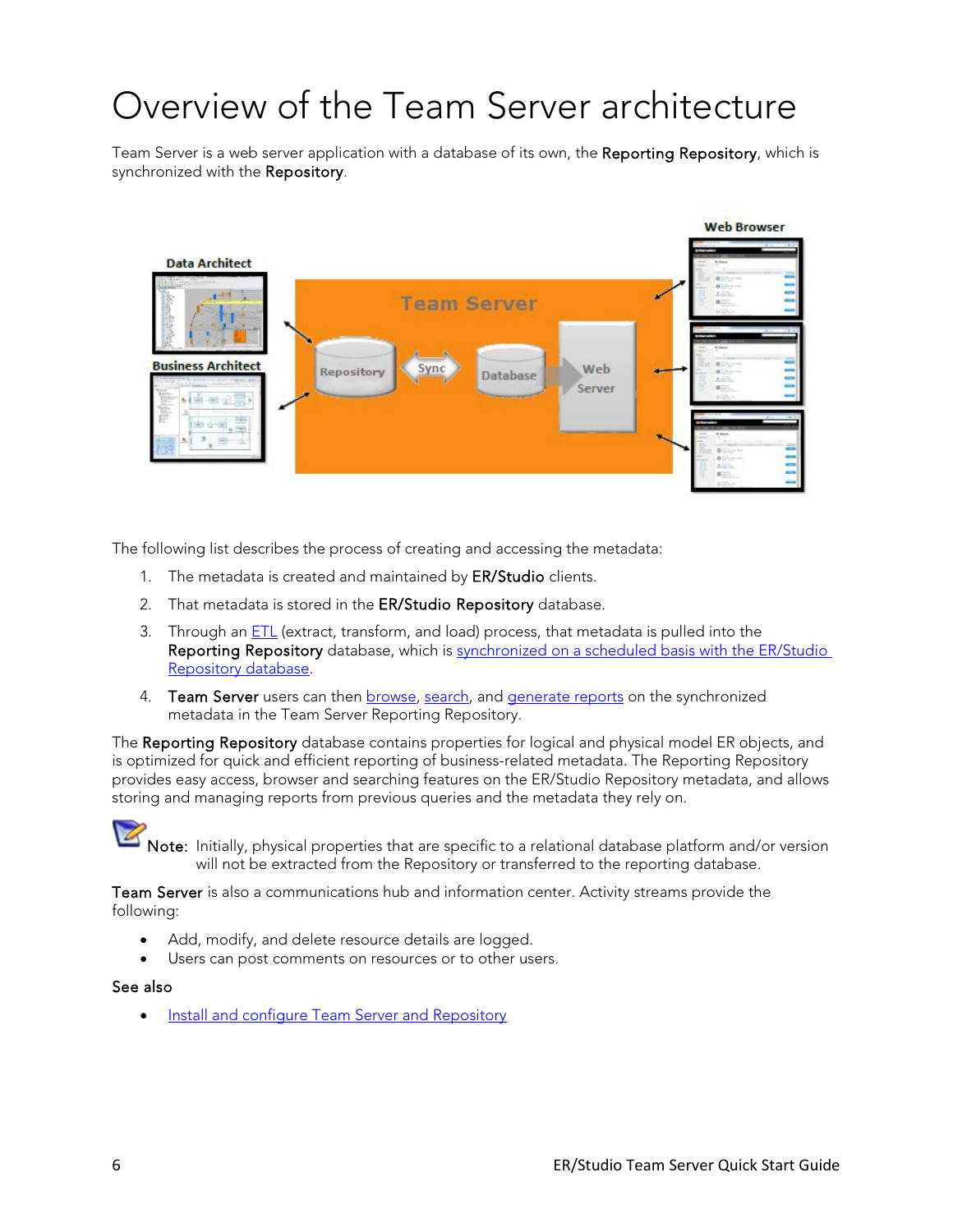# <span id="page-6-0"></span>Overview of the user interface

The Team Server user interface consists of the following elements:

| <b>Glossaries</b><br><b>Terms</b><br><b>Home</b>      | ER Objects ER Tools Data Sources Change Management<br>People                               | Navigation Menu                                         |                                                 | User<br>Menu           | My Settings =   Log Out  |
|-------------------------------------------------------|--------------------------------------------------------------------------------------------|---------------------------------------------------------|-------------------------------------------------|------------------------|--------------------------|
| All Glossaries                                        | <b>Glossaries</b>                                                                          |                                                         | <b>Export Glossaries</b><br><b>New Glossary</b> | <b>Load Glossaries</b> | <b>Glossary Tool Tip</b> |
| My Glossaries                                         | Advanced                                                                                   |                                                         |                                                 |                        |                          |
| Favorite Searches                                     |                                                                                            | All A B C D E F G H I J K L M N O P Q R S T U V W X Y Z |                                                 |                        | Export                   |
| Search In:<br>M Name                                  |                                                                                            |                                                         |                                                 |                        |                          |
| C Status<br>Abbreviations<br>Aliases/Synonyms         | <b>Accounting &amp; Finance</b><br>Glossary of commonly used accounting and finance terms. |                                                         |                                                 |                        | Following                |
| C Definition<br>Additional Notes<br>Custom Attributes | <b>Customer Service</b><br>Glossary of commonly used customer service terms                |                                                         |                                                 |                        | Following                |
| Navigation<br>Sidebar                                 | <b>Human Resources</b><br>Glossary of commonly used human resources terms.                 | Page Body                                               |                                                 |                        | Tollowing                |
|                                                       | Marketing<br>Glossary of commonly used accounting terms.                                   |                                                         |                                                 |                        | Following                |
|                                                       | <b>Sales</b><br>Glossary of commonly used sales terms                                      |                                                         |                                                 |                        | Following                |
|                                                       |                                                                                            |                                                         |                                                 |                        |                          |
|                                                       |                                                                                            |                                                         |                                                 |                        |                          |

- [Global Search Box.](http://docwiki.embarcadero.com/TeamServer/ERStudio/170/en/Global_Search_Box) Allows you to search for any resource in the [Reporting Repository.](http://docwiki.embarcadero.com/TeamServer/ERStudio/170/en/Overview_of_the_Team_Server_Architecture)
- [User Menu.](http://docwiki.embarcadero.com/TeamServer/ERStudio/170/en/User_Menu) Provides access to user features and settings.
- [Navigation Menu.](http://docwiki.embarcadero.com/TeamServer/ERStudio/170/en/Navigation_Menu) Provides access to the main Team Server features.
- Navigation Sidebar. Allows you to switch between the different pages of a major section. It changes depending on the current section.
- Page Body. Shows the content of the current page.
- In the Navigation Menu, we have eight tabs available:
	- o [Home.](http://docwiki.embarcadero.com/TeamServer/ERStudio/170/en/Home) Your personal home page, including documentation links, getting started content videos and your Stream page that shows your activity and the activity of the resources that you are following.
	- o [Glossaries.](http://docwiki.embarcadero.com/TeamServer/ERStudio/170/en/Glossaries) The Glossaries page is a search page that allows you to search for glossaries, edit, or create new glossaries.
	- o [Terms.](http://docwiki.embarcadero.com/TeamServer/ERStudio/170/en/Terms) The Terms page is a search page that allows you to search for terms, edit, or create new terms.
	- o [People.](http://docwiki.embarcadero.com/TeamServer/ERStudio/170/en/People) The People page is a search page that allows you to search, edit, or create new users.
	- o [ER Objects.](http://docwiki.embarcadero.com/TeamServer/ERStudio/170/en/ER_Objects) The ER Objects page is a search page that allows you to search for ER objects.
	- o [ER Tools.](http://docwiki.embarcadero.com/TeamServer/ERStudio/170/en/ER_Tools) Allows you to navigate to the business and technical reports, and create custom reports. From here you can also access your favorite and shared searches and reports.
	- o [Data Sources.](http://docwiki.embarcadero.com/TeamServer/ERStudio/170/en/Data_Sources) The Data Sources page is a search page that allows you to create or search for data sources, login credentials and data sources groups.

See also

**[User Guide](http://docwiki.embarcadero.com/TeamServer/ERStudio/170/en/User_Guide)**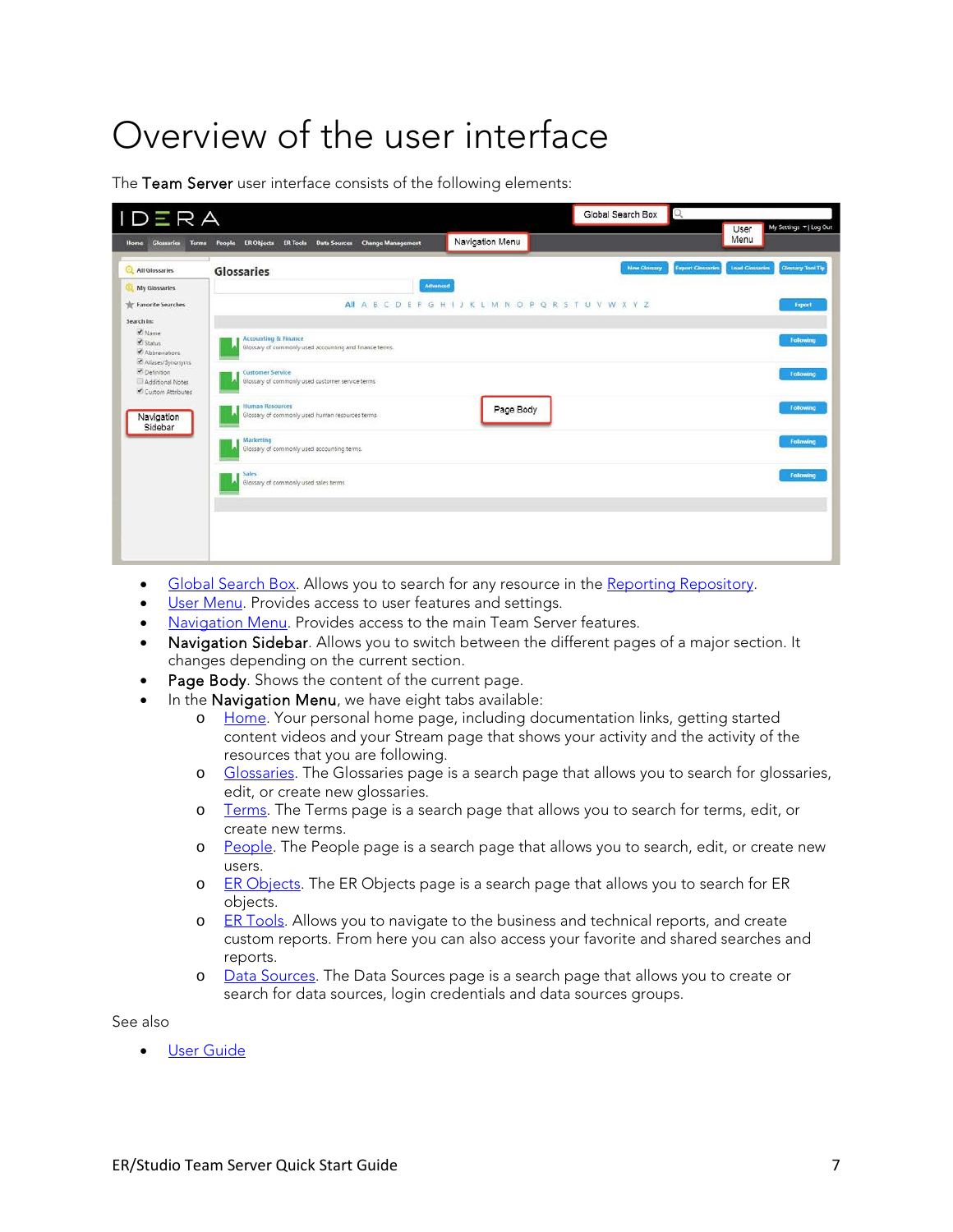## <span id="page-7-0"></span>Installation notes

These notes provide important information about requirements for the new Team Server installer including Repository. Please read this document in its entirety before any [install](#page-11-0) or [uninstall](#page-23-0) procedure.

[N](http://docwiki.embarcadero.com/TeamServer/ERStudio/Updates/en/File:Notepad_blue_icon_2.png)ote: The following information is for installation only. If you are upgrading from separate ER/Studio repository and Team Server installation, please see Upgrading Team Server and [Repository](#page-18-1) for important upgrade information.

#### <span id="page-7-1"></span>System Requirements

Before installing Team Server and Repository, verify that your environment meets the hardware and operating system requirements. Adhering to these requirements optimizes performance. These hardware requirements are based on a 5-10 user environment.

[T](http://docwiki.embarcadero.com/TeamServer/ERStudio/Updates/en/File:Magic_Wand_Icon.png)ip: For more than 10 users, ensure your hardware surpasses the previously stated hardware requirements to accommodate the number of transactions that increase as the number of users increases.

[N](http://docwiki.embarcadero.com/TeamServer/ERStudio/Updates/en/File:Notepad_blue_icon_2.png)ote: If you are installing the x64 version of our software, you must uninstall any previously installed x32 bit versions.

| Hardware              | <b>Application Server</b>                                                                                                                                                                                                     | <b>Notes</b>                                                                                                                     |
|-----------------------|-------------------------------------------------------------------------------------------------------------------------------------------------------------------------------------------------------------------------------|----------------------------------------------------------------------------------------------------------------------------------|
| Processor &<br>Memory |                                                                                                                                                                                                                               | 4 CPUs, 6GB RAM<br>8 CPUs, 8GB RAM recommended                                                                                   |
| Disk Space            | As required by your database platform.                                                                                                                                                                                        | 5 GB + 100mb per Team Server<br>diagram + additional DB growth<br>if DB is in the same server                                    |
| Operating<br>System   |                                                                                                                                                                                                                               | Any of the following (64-bit):<br>Windows Server 2008<br>Windows Server 2008 R2<br>Windows Server 2012<br>Windows Server 2012 R2 |
| Software              | Transaction Control Protocol (TCP)<br>up and running<br>Single-byte character sets are<br>supported as long as the database is<br>set to the required code page<br>(character set).<br>UNICODE and UTF8 are not<br>supported. | TCP up and running                                                                                                               |
| Privileges            | DBMS privileges to create objects on the server<br>$\bullet$<br>Local administrator privileges                                                                                                                                |                                                                                                                                  |

#### <span id="page-7-2"></span>Minimum requirements

[N](http://docwiki.embarcadero.com/TeamServer/ERStudio/Updates/en/File:Notepad_blue_icon_2.png)ote: To provide a great user experience, the following minimum configuration is strongly recommended for Team Server.

#### Additional notes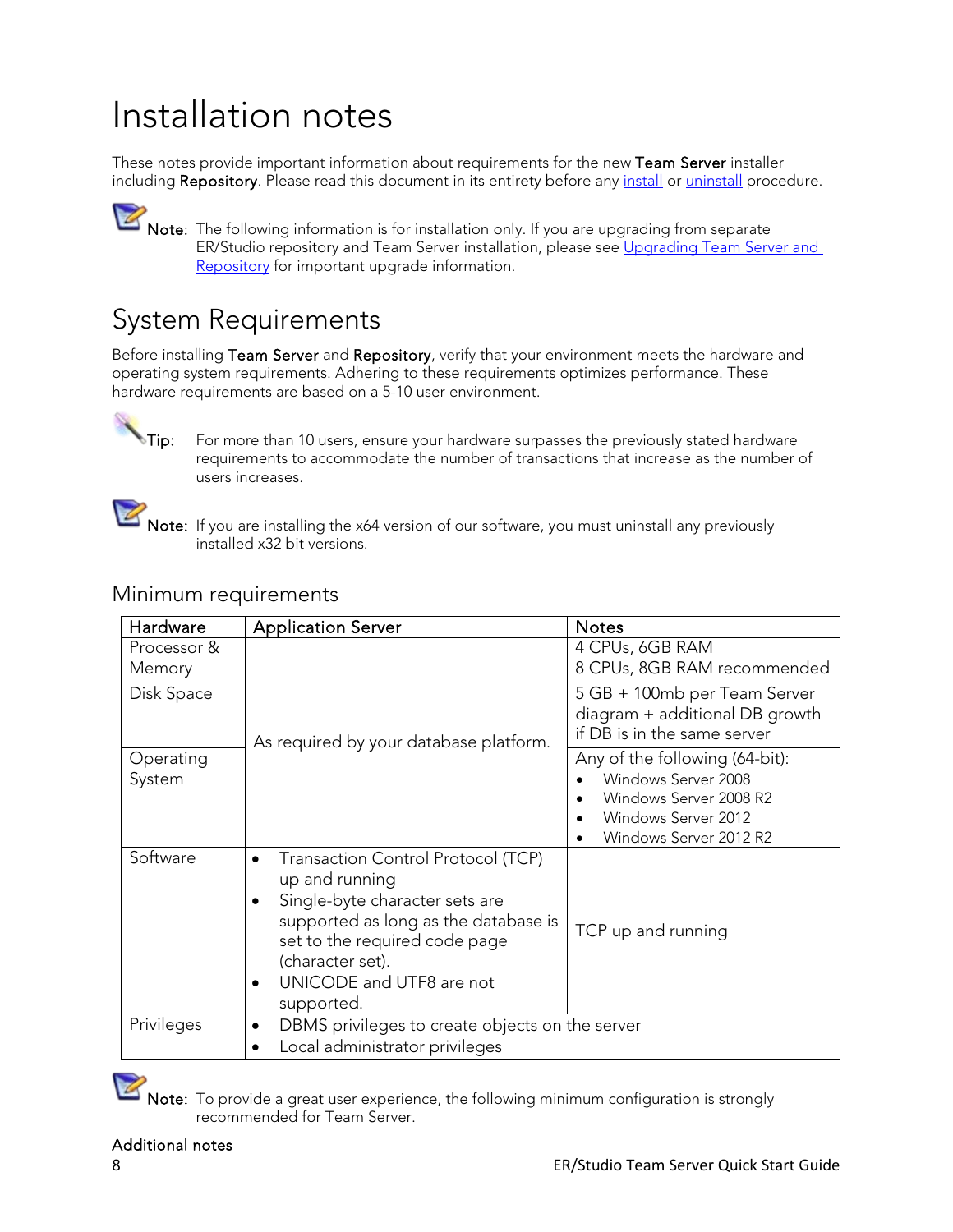- In you install the Application and the Database on the same server, consider surpassing the hardware requirements described previously.
- Supported DBMS (See [Database Server Requirements\)](#page-9-1).
- Should you be running the minimum spec requirements, it is advised to reduce the maxThreads to a single thread. To do this, edit tomcat>webapps>api>WEB-INF>ersportal-app.xml and change the line <property name="maxThreads" value="2" /> to have a value of "1". A restart is required after saving the change.

#### <span id="page-8-0"></span>Supported web browsers

The following web browsers are tested to work with Team Server. Other browsers may work, but are not officially supported:

- Mozilla Firefox
- Google Chrome
- Microsoft Internet Explorer 11.0
- Microsoft Edge



[N](http://docwiki.embarcadero.com/TeamServer/ERStudio/Updates/en/File:Notepad_blue_icon_2.png)ote: To be able to launch the [configurator](http://docwiki.embarcadero.com/TeamServer/ERStudio/170/en/Team_Server_Configuration_Manager) within Microsoft Edge, follow the next steps:

- 1. Open the Control Panel > Internet Options dialog.
- 2. Go to the Security tab.
- 3. Select Local intranet zone, and then click Sites.
- 4. Check the Automatically detect intranet network box.

#### <span id="page-8-1"></span>Encrypting / SSL enablement requirements

Team Server supports encrypting connections to SQL Server (SSL enabled) with the following environment:

- Windows Server 2008 R2, Microsoft SQL Server 2014 SP1 (with [Cumulative Update 7](https://support.microsoft.com/en-us/kb/3046038) installed)
- Windows Server 2008 R2, Microsoft SQL Server 2012 SP2 (with [Cumulative Update 6](https://support.microsoft.com/en-us/kb/3052468) installed)

## <span id="page-8-2"></span>Installation checklist

- The installation user account must have local administrative privileges.
- To install, you need to create first an empty database for Team Server, unless you already have a database and will be reinitializing it during the install.
- The database server to be used must be running.
- If you want to configure LDAP user authentication to allow directory service users to log into Team Server, check that your LDAP server is up and running.
- If you want to enable Team Server email notifications, check that your STMP server is up and running. You may want to prepare a special email address on your email server for this purpose.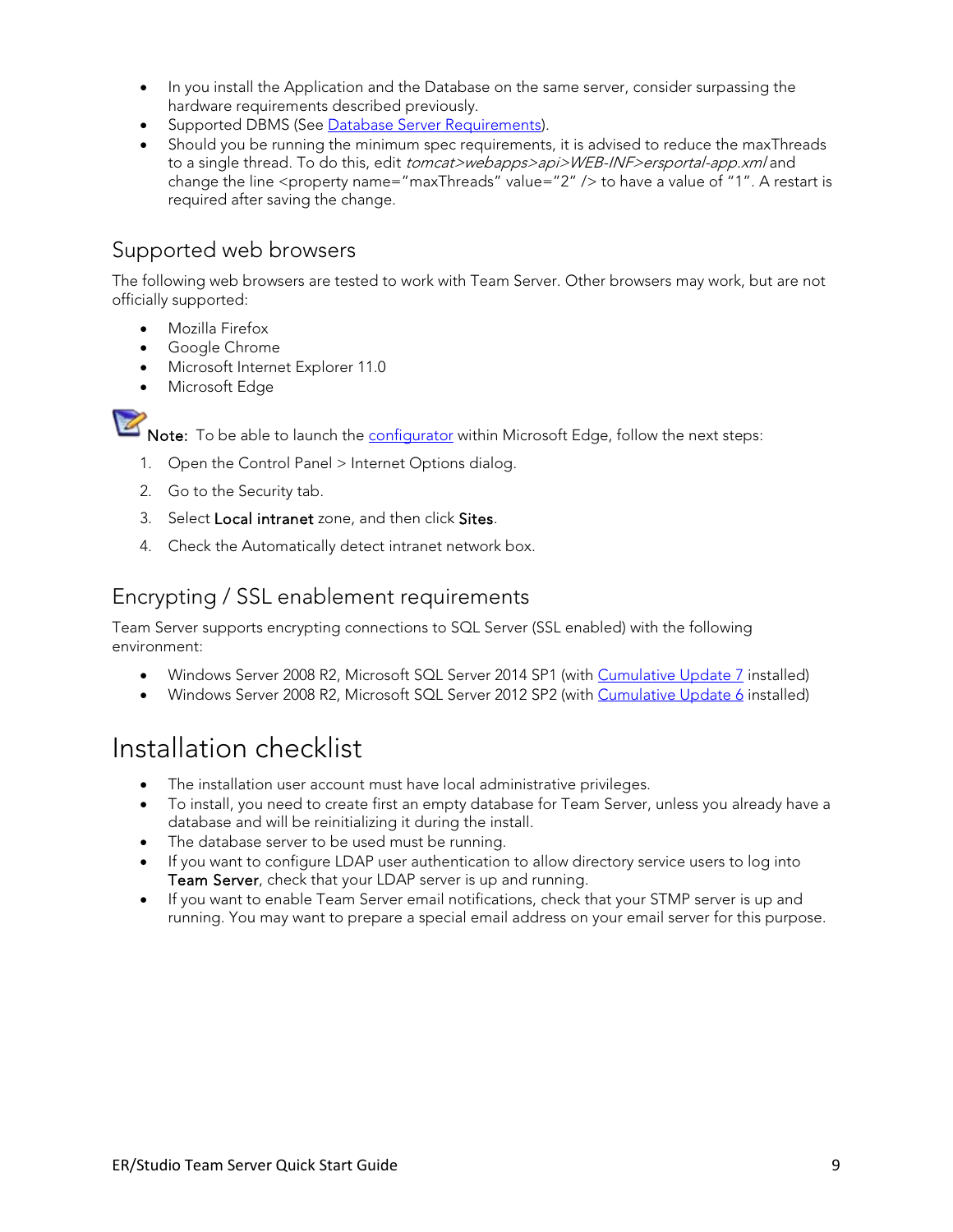## <span id="page-9-0"></span>**Conflicts**

- Do not install Team Server (that includes Repository) on a system where ER/Studio Data Architect or ER/Studio Business Architect is installed.
- If a previous version of Team Server is installed, please uninstall first.
- If the Team Server installer detects an installation of any of these applications, the installer asks you to uninstall these applications before you proceed.

#### See also

- [Install and configure Team Server and Repository](#page-11-0)
- [Database server requirements](#page-9-1)
- <span id="page-9-1"></span>**•** [Upgrading Team Server and Repository](#page-18-1)

## Database server requirements

## <span id="page-9-2"></span>Supported database platforms

Team Server and Repository databases may run on any of the following database platforms:

- Microsoft SQL Server 2008 to 2017.
- Oracle 11g and 12c.
- IBM DB2 for LUW 10.x.

In order for the Repository to communicate with the database, the machine running Team Server must also have the corresponding RDBMS client utility installed.

#### <span id="page-9-3"></span>Important information

#### <span id="page-9-4"></span>Oracle

- Install the 64-bit version of Oracle Client Utilities.
- Configure your server in one of the Oracle configuration tools: Net Easy Config or Net Configuration Assistant.
- Create a connection alias.
- If you are upgrading using Oracle, you need to increase the number of processes (connections) to 200 before running.
- Minimum permissions for owner of Repository and Team Server schema:
	- o Roles:
		- SELECT\_CATALOG\_ROLE
		- o Privileges: CREATE INDEXTYPE CREATE PROCEDURE CREATE SEQUENCE CREATE SESSION CREATE SYNONYM CREATE TABLE CREATE TRIGGER CREATE TYPE CREATE VIEW UNLIMITED TABLESPACE

<span id="page-9-5"></span>Microsoft SQL Server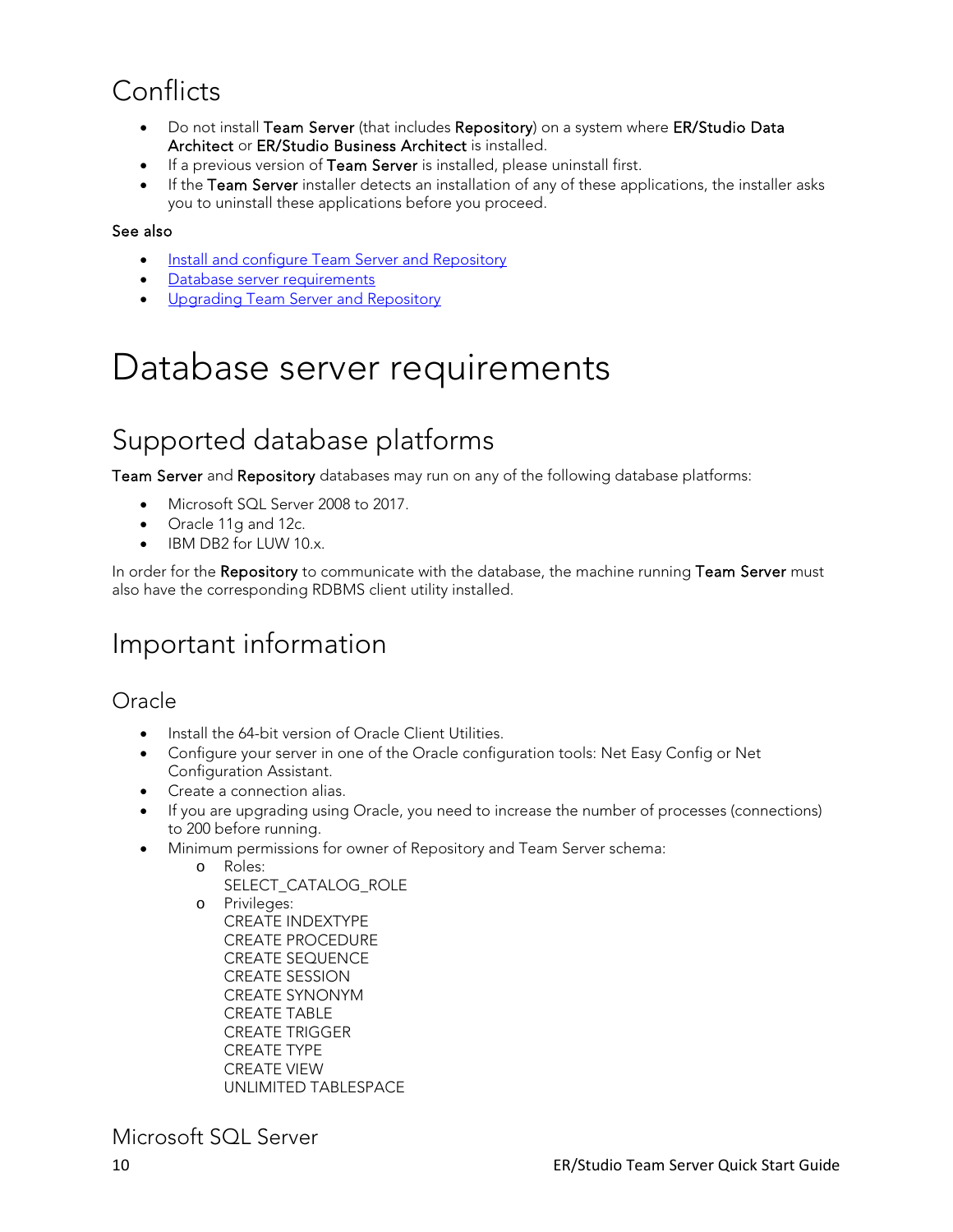- 64-bit client libraries are already installed on Windows machines.
- Ensure that the database and the instance are set to case-insensitive, as case-sensitive is not supported. Also set the SQL Server Configuration Properties to allow SQL Server authentication. Team Server only supports SQL Server Authentication.
- When using SQL Server, ensure the SQL Server Agent is running.
- Team Server on SQL Server only supports the following communication protocols:
	- o Shared Memory
	- o TCP/IP
	- o Named Pipes
- The option ANSI\_NULLS (Server Properties > Connections) needs to be set as On.
- The default schema for Team Server database needs to be **dbo**. If you were using a different schema please move the tables to dbo schema previous to *install* or [upgrade T](#page-18-1)eam Server.

#### <span id="page-10-0"></span>IBM DB2

- Install 64-bit version of IBM DB2 UDB Client Utilities.
- Configure an ODBC data source entry for the IBM DB2 database that you want to access from Team Server.
- Create a connection alias. The data source name must match the connection alias specified in the client connection.
- For all versions of an IBM DB2 UDB server, to ensure optimal Repository performance, you must have a user temporary tablespace with a 32 KB page size and the database must be tuned so it does not run out of memory or log space.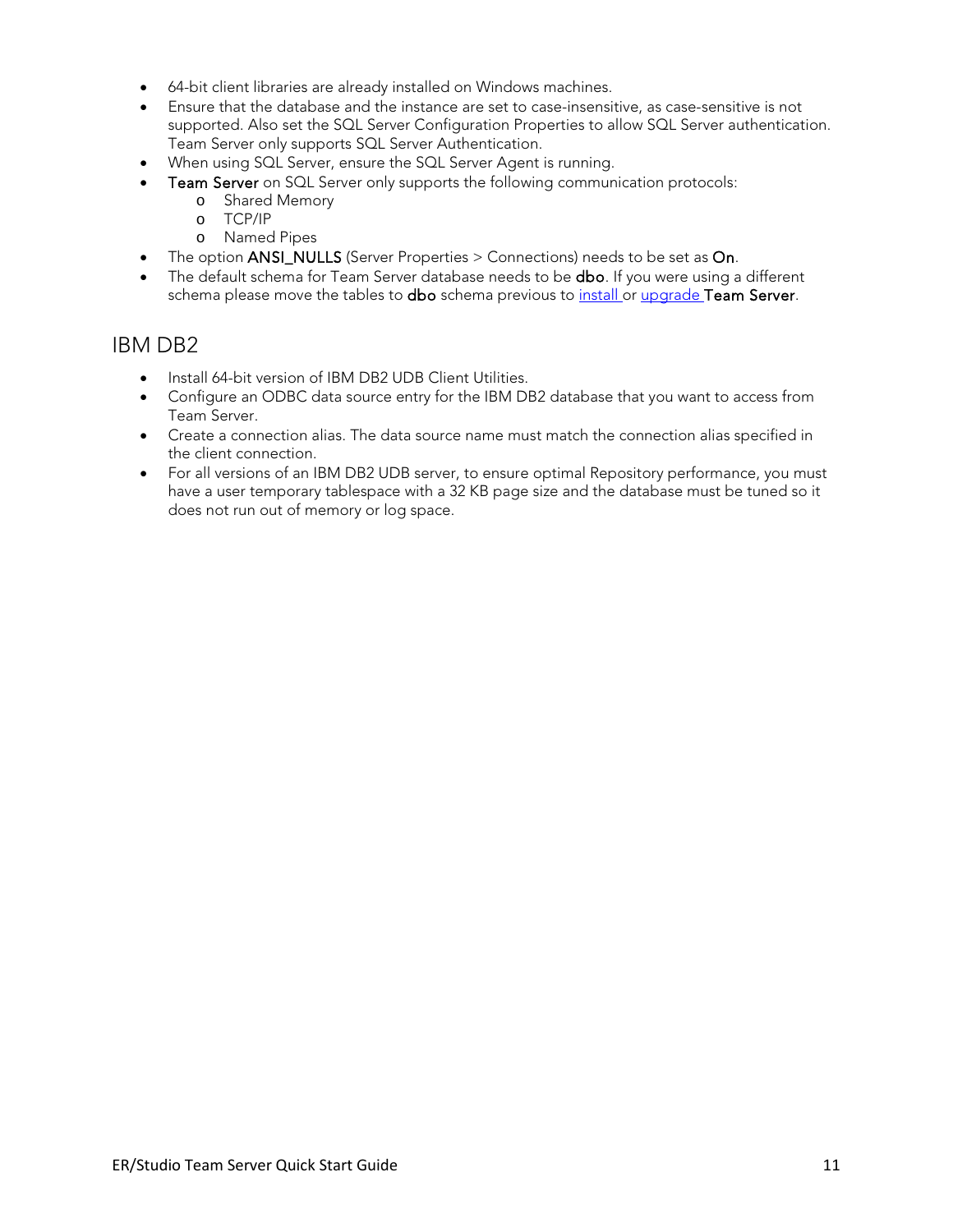# <span id="page-11-0"></span>Install and Configure Team Server and Repository

Please ensure that you have read the **Installation Notes** before proceeding.

[N](http://docwiki.embarcadero.com/TeamServer/ERStudio/Updates/en/File:Notepad_blue_icon_2.png)ote: Repository 16.0 and later installations are now part of Team Server 16.0 and later installations.

To install Team Server and Repository, you need to run the new installer and follow the steps. You need a user with administrative privileges to run the installation wizard.

In this page, you can find detailed information about the different steps of the installation wizard.



[T](http://docwiki.embarcadero.com/TeamServer/ERStudio/Updates/en/File:Magic_Wand_Icon.png)ip: You may have to create a blank database before starting the installation, please check the [Installation Checklist.](#page-8-2)

1. Run the installation wizard. Select I agree to the license terms and conditions, and then click Install.



[N](http://docwiki.embarcadero.com/TeamServer/ERStudio/Updates/en/File:Notepad_blue_icon_2.png)ote: In case you need to change the default Port or Install location, click Options before clicking Install.

- 2. Click Launch to load the Configurator. This step launches both the web browser and Team Server Configurator, which may take a few minutes to load.
- 3. Once the Configurator opens, log in using Admin/Admin. Please note the capital "A."

| Admin.      |        |
|-------------|--------|
| Password    |        |
|             |        |
| Remember me | Log In |

#### **Welcome to the Configurator**

First time installing Team Server, the default login is Admin/Admin to get started.

4. On the Installation Options page, choose your installation options, and then click Next. Note that the options change based on your selections.



[N](http://docwiki.embarcadero.com/TeamServer/ERStudio/Updates/en/File:Notepad_blue_icon_2.png)ote: Please note that the Configurator displays Migrate Team Server, Solution DB Migration, and Team Server Admin Account tabs only if you are upgrading.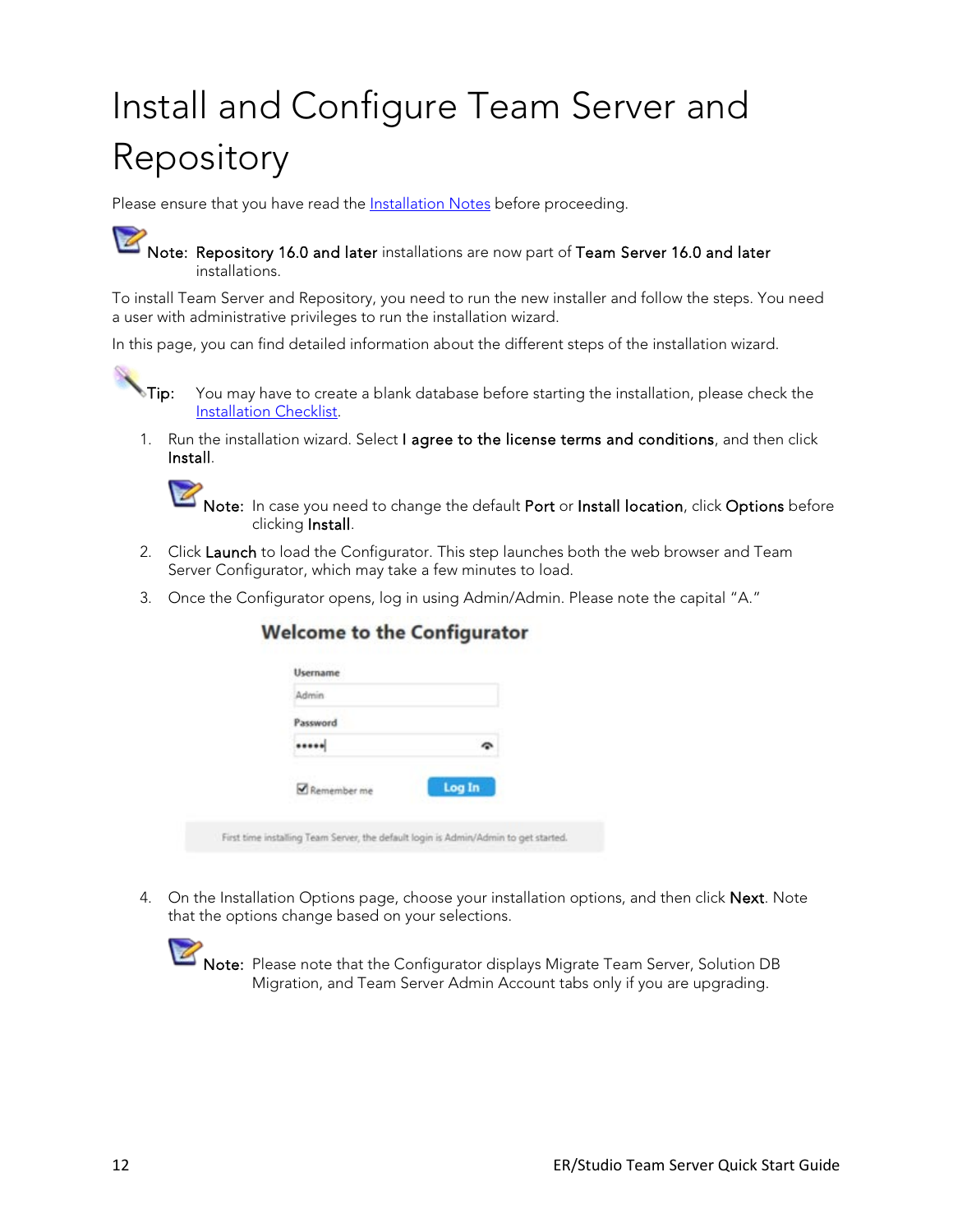| IDERA                          |                                                                                                                                            | ? Help     Log Out |
|--------------------------------|--------------------------------------------------------------------------------------------------------------------------------------------|--------------------|
| Configuration                  |                                                                                                                                            |                    |
| 1. Installation Options        | <b>Installation Options</b>                                                                                                                |                    |
| 2. Repository DB Setup         | Please select installation type.<br>O Professional Edition                                                                                 |                    |
| 3. Migrate Team Server         | C Enterprise Team Edition<br>Please select if this is a new installation of Enterprise Team Edition or an upgrade from a previous version. |                    |
| 4. Solution DB Migration       | New Installation<br>Upgrade from previous version.                                                                                         |                    |
| 5. Team Server Admin Account   | Next<br>Cancel                                                                                                                             |                    |
| 6. Windows Service Account     |                                                                                                                                            |                    |
| Optional                       |                                                                                                                                            |                    |
| 7. HTTPS                       |                                                                                                                                            |                    |
| 8. Single Sign-On              |                                                                                                                                            |                    |
| 9. Notification                |                                                                                                                                            |                    |
| <b>Configuration Execution</b> |                                                                                                                                            |                    |

- 5. On the Repository DB Setup page, you need to specify the information needed to connect to your Repository database:
	- a. Select the DBMS type.
	- b. Complete the information about the Repository database:



[N](http://docwiki.embarcadero.com/TeamServer/ERStudio/Updates/en/File:Notepad_blue_icon_2.png)ote: If you have installed Team Server, CONNECT, or Portal in the past, please see [Upgrading Team Server and Repository.](#page-18-1)

- i. In the Host Name: Port field, enter the hostname of the machine that contains the Repository database. The port number appears by default. Change it if needed.
- ii. In the Login field, enter the username to access the Repository database.
- iii. In the Password field, enter the password for the user specified earlier.
- iv. On the Database field, enter the name of the database that you have previously created to be your Repository database.
- v. Login credentials to be used by Team Server to interact with the database (casesensitive).

Additional Notes: Depending on the database platform that you selected previously, complete the following fields:

If you selected Oracle:

- On the SID field, enter your database identifier.
- If you selected Use Oracle Service Name, the SID field will be Oracle Service Name. Enter the service name you use.

If you selected Microsoft SQL Server:

- If the database server is a named instance, specify the Host Name in the HostName\NamedInstanceName format. For example, DEWKBOW01\DBServer.
- Optionally, for Microsoft SQL Server 2012, 2014, 2016, and 2017 only, you can check Use SSL to enable the Secure Sockets Layer (SSL) communication protocol, which encrypts messages. When SSL is enabled, Team Server uses ports 80 and 443 for secure communications. Please check [SSL enablement requirements.](http://docwiki.embarcadero.com/TeamServer/ERStudio/170/en/Installation_Notes#Encrypting_.2F_SSL_enablement_requirements)
- It is possible to have the installer create your MSSQL database for you at this point. If you enter the name of a non-existent database, the installer will pop up a confirmation window and then create the database.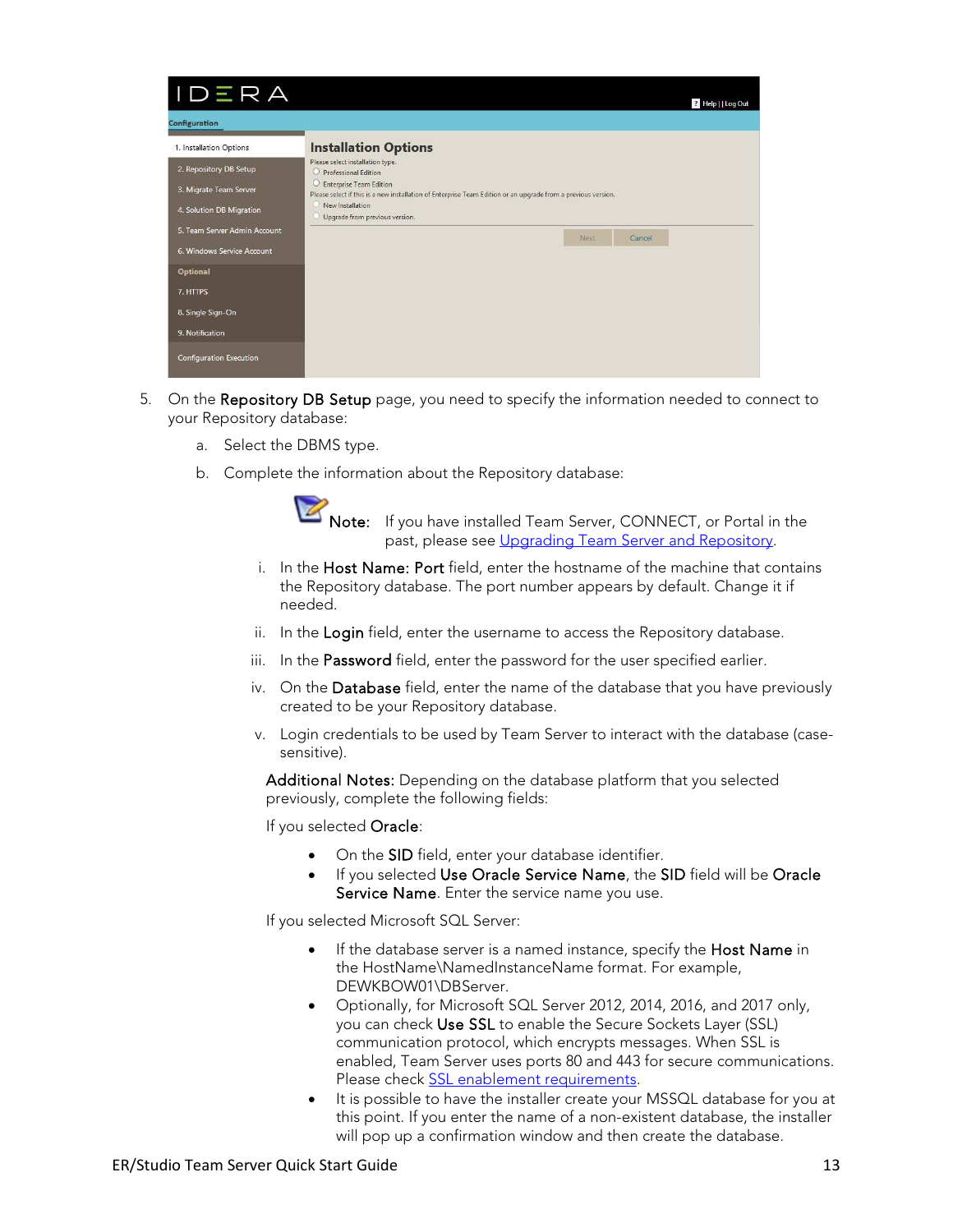c. Click Next to continue.

Authentication, create database privilege required

Use existing tables or create them if they do not exist  $\mathcal O$  Overwrite existing tables or create them if they do not exist

 $\Box$  Specify Login credentials to be used by Team Server to interact with database

Team Server will restart after repository is created, you may be asked to log in again before you can continue.

Login db2admin Password ........ Database PORTAL

| Repository                           | <b>Repository Setup</b>                                                                                            |
|--------------------------------------|--------------------------------------------------------------------------------------------------------------------|
|                                      | Please select the DBMS type you would like to use for Team Server repository                                       |
| <b>Accounts</b>                      | O Oracle 11g-12c                                                                                                   |
| License                              | MS SOL Server 2008-2016                                                                                            |
| <b>HTTPS</b>                         | O IBM UDB 9.x-11.x (DB2 will not work with Performance IQ, choose either SQL Server or Oracle to host repository)  |
|                                      | Read about configuring ER/Studio Repository database »                                                             |
| Single Sign-On                       | <b>Repository DB</b>                                                                                               |
| <b>Notification</b>                  | If you have installed Team Server, CONNECT                                                                         |
|                                      | or Portal in the past,<br>Specify location of Team Server database                                                 |
|                                      | if it exists                                                                                                       |
|                                      | <b>Host Name</b>                                                                                                   |
|                                      | Port<br>SUPESW2012R202<br>: 1433                                                                                   |
|                                      |                                                                                                                    |
|                                      | Use SSL                                                                                                            |
|                                      | Authentication, create database privilege                                                                          |
|                                      | required                                                                                                           |
|                                      | Login                                                                                                              |
|                                      | sa                                                                                                                 |
|                                      | Password                                                                                                           |
|                                      |                                                                                                                    |
|                                      | <b>Database</b>                                                                                                    |
|                                      | TS_2016                                                                                                            |
|                                      | Use existing tables or create them if they do not exist                                                            |
|                                      | $O$ Overwrite existing tables or create them if they do not exist                                                  |
|                                      | LJ Specify Login credentials to be used by Team Server to interact with database                                   |
|                                      |                                                                                                                    |
|                                      | I Team Server will restart after repository is created, you may be asked to log in again before you can continue.  |
|                                      | Cancel<br><b>Next</b>                                                                                              |
|                                      |                                                                                                                    |
| <b>Repository Setup</b>              |                                                                                                                    |
|                                      | Please select the DBMS type you would like to use for Team Server repository                                       |
| O Oracle 11g-12c                     |                                                                                                                    |
|                                      |                                                                                                                    |
| <sup>0</sup> MS SQL Server 2008-2016 |                                                                                                                    |
|                                      | If IBM UDB 9.x-11 x (DB2 will not work with Performance IQ, choose either SQL Server or Oracle to host repository) |
|                                      | Read about configuring ER/Studio Repository database »                                                             |
| <b>Repository DB</b>                 |                                                                                                                    |
|                                      | If you have installed Team Server, CONNECT or Portal in                                                            |
| the past.                            |                                                                                                                    |
|                                      | Specify location of Team Server database if it exists                                                              |
|                                      |                                                                                                                    |
| <b>Host Name</b>                     | Port                                                                                                               |
| eslabertsRepo03                      | 50000<br>Ŀ.                                                                                                        |

Next<sub>1</sub>

Cancel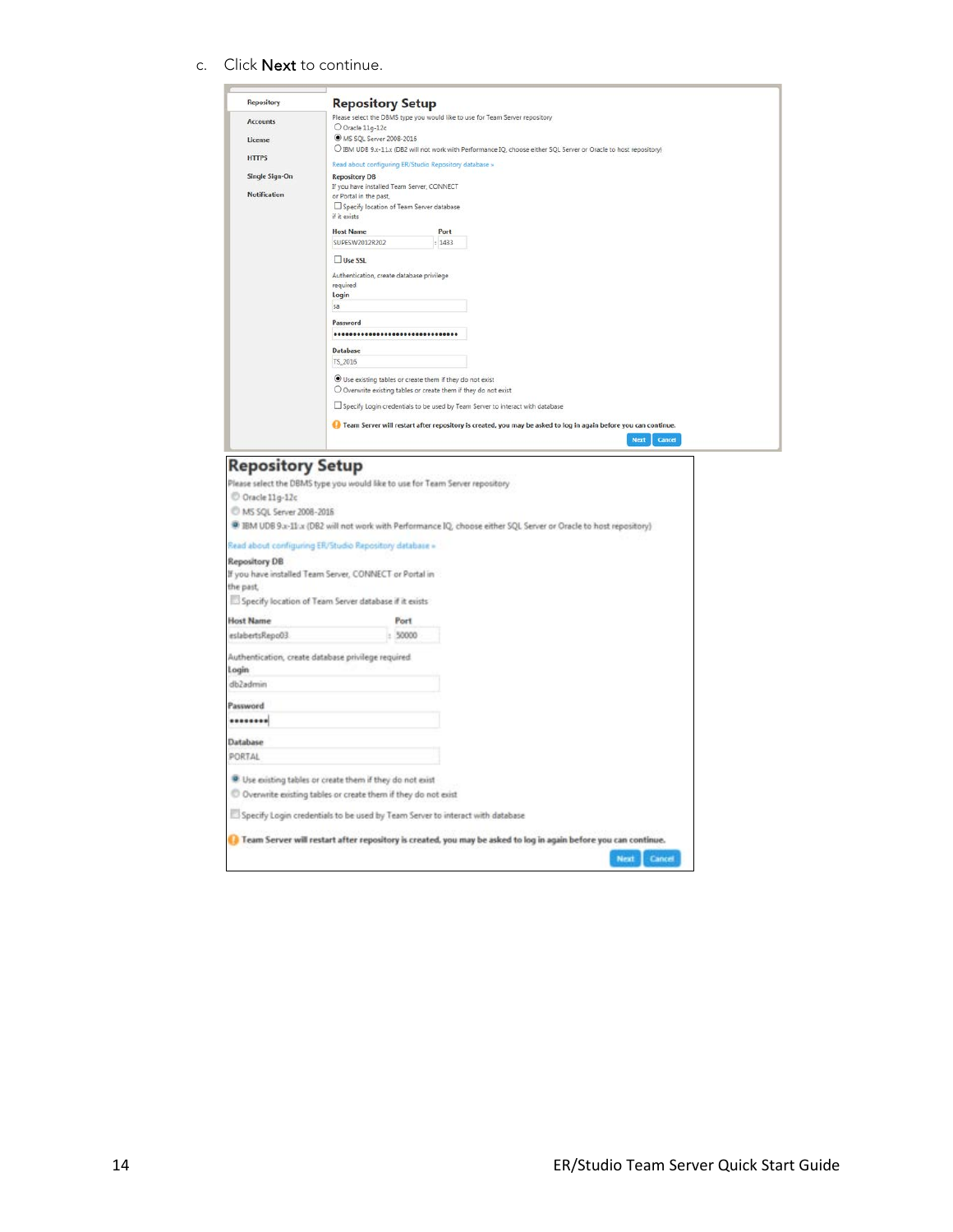| <b>Repository Setup</b>                                                       |        |                                                                                                                 |
|-------------------------------------------------------------------------------|--------|-----------------------------------------------------------------------------------------------------------------|
| Please select the DBMS type you would like to use for Team Server repository  |        |                                                                                                                 |
| Oracle 11g-12c                                                                |        |                                                                                                                 |
| MS SQL Server 2008-2018                                                       |        |                                                                                                                 |
|                                                                               |        | BM UDB 9.x-II x (DB2 will not work with Performance IQ, choose either SQL Server or Oracle to host repository)  |
| Read about configuring ER/Studio Repository database »                        |        |                                                                                                                 |
| <b>Repository DB</b>                                                          |        |                                                                                                                 |
| If you have installed Team Server, CONNECT or Portal in                       |        |                                                                                                                 |
| the past.                                                                     |        |                                                                                                                 |
| Specify location of Team Server database if it exists                         |        |                                                                                                                 |
| <b>Host Name</b>                                                              | Port   |                                                                                                                 |
| eslabertsRepo02                                                               | : 1521 |                                                                                                                 |
| Use Oracle Service Name                                                       |        |                                                                                                                 |
|                                                                               |        |                                                                                                                 |
| Authentication, create database privilege required<br>Login                   |        |                                                                                                                 |
| PORTAL                                                                        |        |                                                                                                                 |
| Password                                                                      |        |                                                                                                                 |
|                                                                               |        |                                                                                                                 |
| Oracle SID                                                                    |        |                                                                                                                 |
| orcl                                                                          |        |                                                                                                                 |
| Specify Oracle Client service name for ER/Studio                              |        |                                                                                                                 |
| Repository                                                                    |        |                                                                                                                 |
| Use existing tables or create them if they do not exist                       |        |                                                                                                                 |
| C Overwrite existing tables or create them if they do not exist               |        |                                                                                                                 |
| Specify Login credentials to be used by Team Server to interact with database |        |                                                                                                                 |
|                                                                               |        | Team Server will restart after repository is created, you may be asked to log in again before you can continue. |
|                                                                               |        | Cancel<br>Next                                                                                                  |
|                                                                               |        |                                                                                                                 |

[N](http://docwiki.embarcadero.com/TeamServer/ERStudio/Updates/en/File:Notepad_blue_icon_2.png)ote: If you want to just install the Repository, exit the configurator at this point and **stop** the Tomcat service (Team Server).

- 6. In the Accounts page:
	- a. In the Windows User field, enter the name of a Windows user that Team Server can use to log into the system. The user account must have local administrative privileges. The name should be in the format "machine\_name\username".
	- b. In the Password field, enter the password of the Windows user.
	- c. Login credentials to be used by Team Server to interact with repository (case-sensitive):
		- Leave it in blank to keep using Admin/Admin to log into ER/Studio Repository.
		- If you want to modify the super user login to enter into ER/Studio Repository, introduce the information. If the login does not exist, it will be created.

| Repository          | <b>Windows Service Account</b>                                                                                                                                   |
|---------------------|------------------------------------------------------------------------------------------------------------------------------------------------------------------|
| <b>Accounts</b>     | Specify the user name and password that Team Server should run under. A valid user account is required.                                                          |
| License             | Windows User Access Control must be turned off in order for Team Server to work properly                                                                         |
| <b>HTTPS</b>        | Windows User (domain/user name)                                                                                                                                  |
|                     | Iauraserver\LocalAdmin                                                                                                                                           |
| Single Sign-On      | Password                                                                                                                                                         |
|                     |                                                                                                                                                                  |
| <b>Notification</b> |                                                                                                                                                                  |
|                     | <b>ER/Studio Model Repository Account</b>                                                                                                                        |
|                     | Have you changed the admin login password for ER/Studio Model Repository from Admin/Admin? If so specify updated<br>credentials.<br><b>Model Repository User</b> |
|                     | Admin                                                                                                                                                            |
|                     | <b>Model Repository Password</b>                                                                                                                                 |
|                     |                                                                                                                                                                  |
|                     | Next Cancel<br>Back                                                                                                                                              |

- d. Click Next to continue.
- 7. In the License page, you can register your licenses.
	- a. In the EDN Login or Email Address field enter your existing Developer Network account. If you need a new user account, click Create Account. Fill in the required information.
	- b. In the Password field, enter your EDN password.
	- c. Specify the serial number to register in the Serial Number field.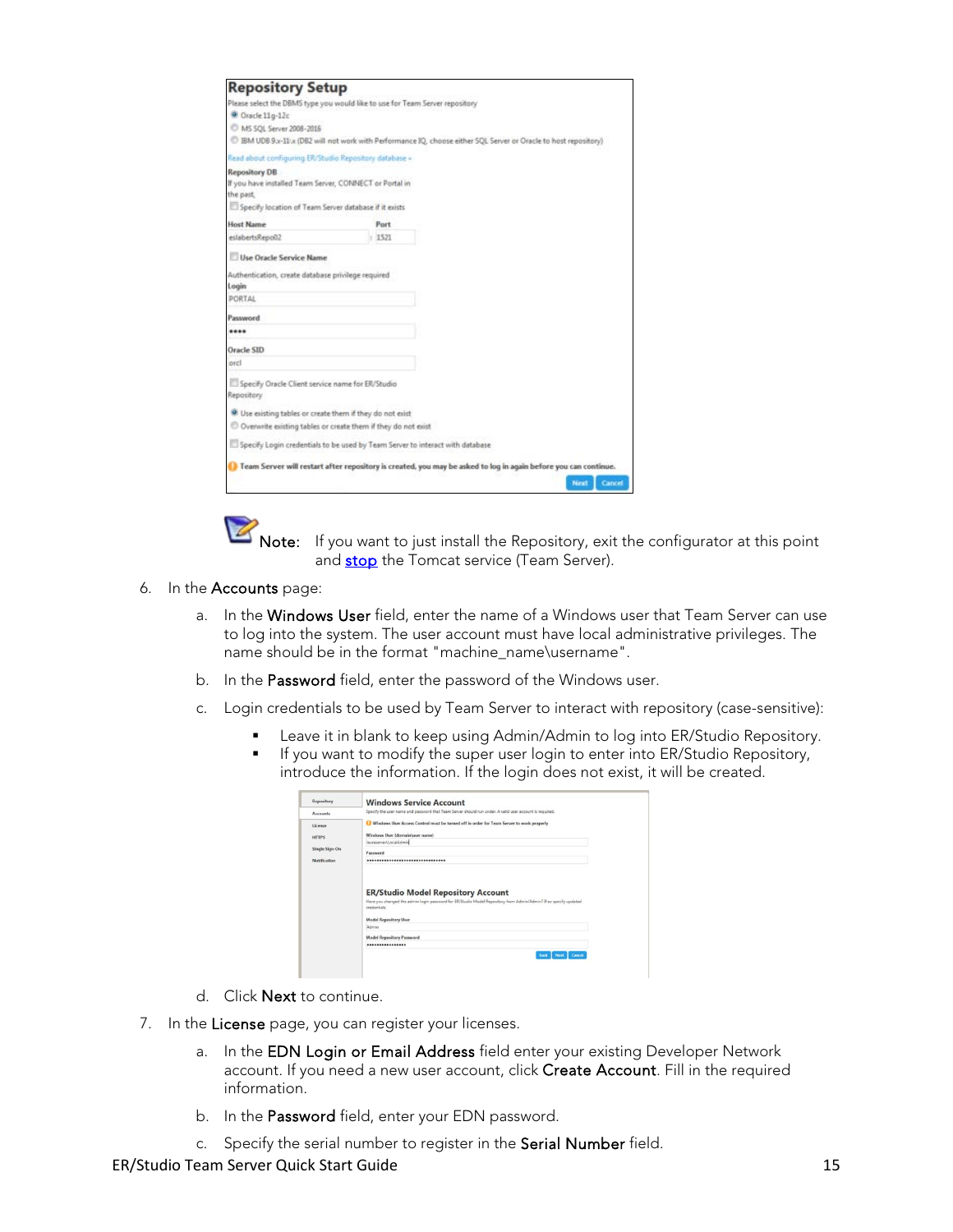d. Click Next.

|                                                       | Note: If you have a license file, please use the Import from file button to<br>register.                                                                                                            |                          |
|-------------------------------------------------------|-----------------------------------------------------------------------------------------------------------------------------------------------------------------------------------------------------|--------------------------|
| Repository<br><b>Accounts</b><br>License              | <b>Retrieve a License (Optional)</b><br>Using your Embarcadero Developer Network (EDN) account you can retrieve your<br>purchased license or start a trial.                                         |                          |
| <b>HTTPS</b><br>Single Sign-On<br><b>Notification</b> | <b>EDN Login or Email Address</b><br>laura.munozembarcadero.com<br>Password<br>                                                                                                                     | Create<br><b>Account</b> |
|                                                       | <b>Serial Number</b><br>DIVER-TILIDIP-232POH-RL2<br><b>Request Trial</b><br>Trouble connecting? Use Embarcadero Web Registration<br><b>Import from file</b><br>Cancel<br><b>Back</b><br><b>Next</b> |                          |

- 8. In the HTTPS Setup page, you can optionally choose to enable HTTPS (SSL). It is recommended that you enable secure communications as this will keep your password transmissions secure.
	- a. Optionally, select Enable Secure Communication (HTTPS) to enable it.
	- b. If you do not have SSL set up on your server, you can click the Self-Signed button to walk you through the short wizard that will create a Keystore file allowing you to use encryption.

| <b>Self-Signed Certificate</b>                               | $\mathcal{H}$ |
|--------------------------------------------------------------|---------------|
| <b>Keystore Password</b>                                     |               |
| 000000                                                       |               |
| <b>Confirm Keystore Password</b>                             |               |
|                                                              |               |
| <b>First and Last Name</b>                                   |               |
| Laura Munoz                                                  |               |
| <b>Organizational Unit</b>                                   |               |
| Doc                                                          |               |
| <b>Organization Name</b>                                     |               |
| Embt                                                         |               |
| <b>City or Locality</b>                                      |               |
| Elche                                                        |               |
| <b>State or Province</b>                                     |               |
| Alicante                                                     |               |
| <b>Two-letter Country Code</b>                               |               |
| ES                                                           |               |
| <b>Path To Keystore File</b>                                 |               |
| C:\Embarcadero\Embarcadero Team Server 2016\connect.keystore |               |

• Fill out the fields of the *Self-Signed wizard* and click Generate. The Keystore file will be created in the location of your choosing.

- c. If you already have SSL set up on your server, directly enter the information required.
- d. Click Next.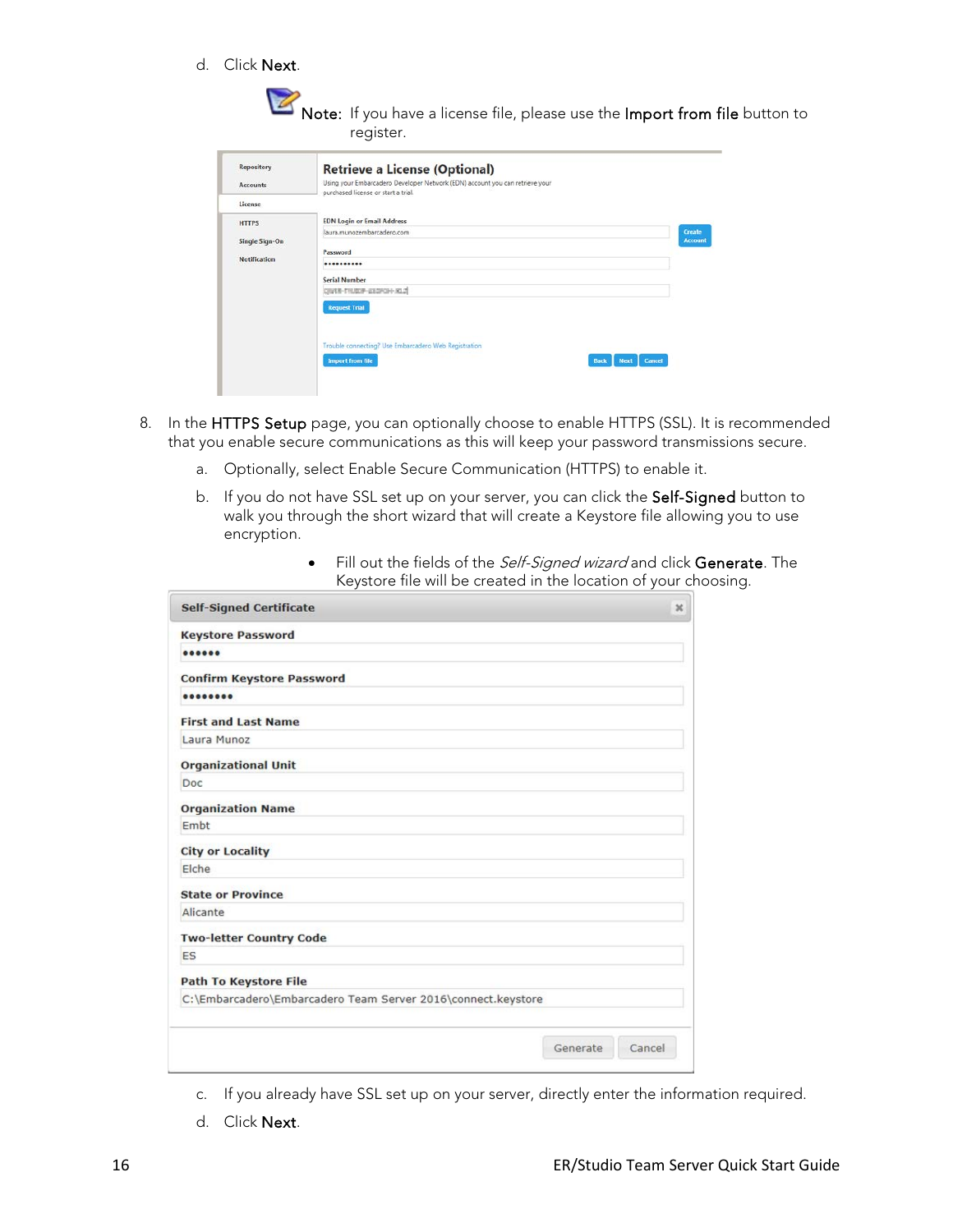| <b>Repository</b>   | <b>HTTPS Setup (Optional)</b>                                                                                                                                                               |
|---------------------|---------------------------------------------------------------------------------------------------------------------------------------------------------------------------------------------|
| <b>Accounts</b>     | It is recommended to protect communication via HTTPS (SSL). If you do not have a certificate for this machine or domain you can test secure<br>communication using self-signed certificate. |
| License             |                                                                                                                                                                                             |
| <b>HTTPS</b>        | Enable Secure Communication (HTTPS)<br><b>HTTPS Port</b>                                                                                                                                    |
| Single Sign-On      | 443                                                                                                                                                                                         |
| <b>Notification</b> | <b>Keystore Password</b>                                                                                                                                                                    |
|                     | $\hat{\phantom{a}}$<br>$0000000000$                                                                                                                                                         |
|                     | <b>Path To Keystore File</b>                                                                                                                                                                |
|                     | C:\Embarcadero\Embarcadero Team Server 2016\connect.keystore                                                                                                                                |
|                     | Self-Signed<br>Cancel<br><b>Back</b><br><b>Next</b>                                                                                                                                         |

- 9. In the Single Sign-On via LDAP page, optionally, check Use LDAP server for authentication to use the Lightweight Directory Access Protocol (LDAP) and enable the ability for users to log into [Team Server](http://docwiki.embarcadero.com/TeamServer/ERStudio/170/en/Connecting_to_Team_Server) using their domain username and password. You can [enable LDAP authentication](http://docwiki.embarcadero.com/TeamServer/ERStudio/170/en/Install_and_Configure_Team_Server_and_Repository#Modify_Configuration)  [anytime later:](http://docwiki.embarcadero.com/TeamServer/ERStudio/170/en/Install_and_Configure_Team_Server_and_Repository#Modify_Configuration)
	- a. In the LDAP URL field, enter the URL of the server running LDAP.
	- b. In the Manager DN field, enter the distinguished name for the user that is used to authenticate users. Team Server uses this to connect to the LDAP server and validate user credentials. For example, CN=administrator,CN=Users,DC=mydomain,DC=com.
		- [N](http://docwiki.embarcadero.com/TeamServer/ERStudio/Updates/en/File:Notepad_blue_icon_2.png)ote: In this example, administrator has been used. In which case, Users is defined as a container rather than an organizational unit as is the Microsoft Active Directory default. Your user accounts may be in an organizational unit; in this case, you would specify it differently, for example, CN=user1,OU=sales,DC=mydomain,DC=com.
	- c. In the Manager Password field, enter the password for the administrative user.
	- d. In the Search Base DN field, enter the name of the root node in LDAP from which to search for users. For example, CN=Users,DC=mydomain,DC=com.
	- e. In the Search Attribute field, enter the attribute in LDAP holding the user's login name. For example, sAMAccountName (for ActiveDirectory).
	- f. In the Test User/Password field, enter the username and password of a sample user to attempt to authenticate against the LDAP server. The installer uses this information to validate the given LDAP information before moving to the next page.
	- g. Click Test Connection. If it is ok, this will enable the Next button.
	- h. Click Next.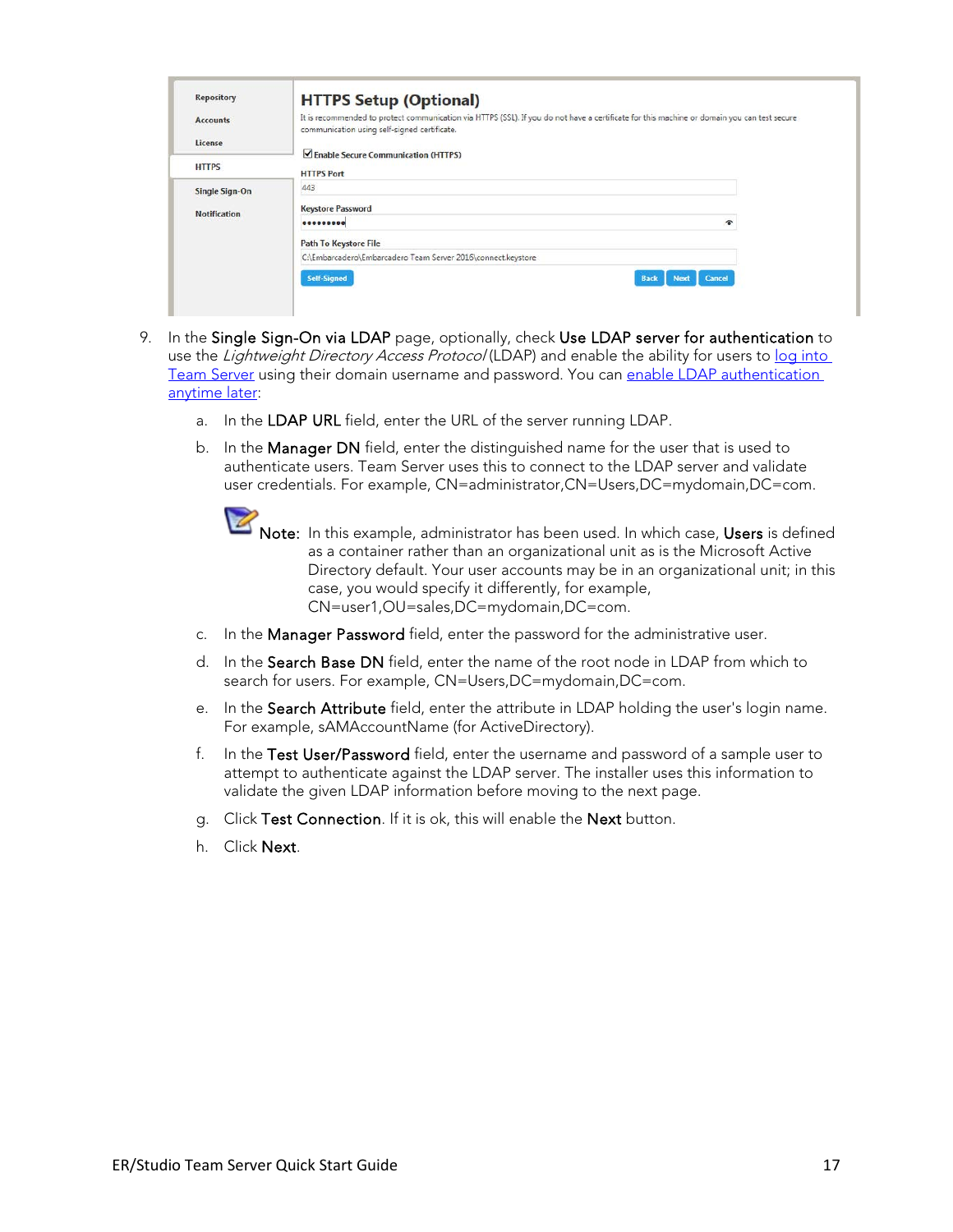| <b>Repository</b>   | Single Sign-On via LDAP (Optional)                      |  |  |
|---------------------|---------------------------------------------------------|--|--|
| <b>Accounts</b>     | Team Server can authenticate users via LDAP server.     |  |  |
|                     | Use LDAP server for authentication                      |  |  |
| License             |                                                         |  |  |
| <b>HTTPS</b>        | <b>LDAP URL</b>                                         |  |  |
|                     | Idap://10.10.1.110                                      |  |  |
| Single Sign-On      | <b>Manager DN</b>                                       |  |  |
| <b>Notification</b> | cn=administrator, cn=users, dc=embarcadero, dc=com      |  |  |
|                     | <b>Manager Password</b>                                 |  |  |
|                     |                                                         |  |  |
|                     | Search Base                                             |  |  |
|                     | dc=embarcadero, dc=com                                  |  |  |
|                     | <b>Search Attribute</b>                                 |  |  |
|                     | sAMAccountName                                          |  |  |
|                     | <b>Test User</b>                                        |  |  |
|                     | lauram                                                  |  |  |
|                     | <b>Test Password</b>                                    |  |  |
|                     | <br>۰                                                   |  |  |
|                     | <b>Test connection</b><br>Next<br><b>Back</b><br>Cancel |  |  |

- 10. In the Notification Enablement page, optionally, check Enable Email Notifications via SMTP to allow users to send search results and reports by email directly from Team Server. You can [enable notifications anytime later:](http://docwiki.embarcadero.com/TeamServer/ERStudio/170/en/Install_and_Configure_Team_Server_and_Repository#Modify_Configuration)
	- a. In the Email Address field, enter the email address that you want to use as the sender of the emails sent from Team Server. You may want to prepare a special email address on your email server for this purpose.
	- b. In the Server/Port field, enter the host name of the email server (for example, "mail"), the fully qualified network name (for example: "mail.example.com"), or the IP address (for example: "10.10.23.250") and the port number where the email server is listening. The default port is 25.
	- c. Optionally, check "Requires Authentication" if your email server requires authentication. When you check this option, the User Name and Password fields are highlighted. Fill them with the required values to authenticate Team Server against your STMP server.
	- d. Click Next.

| Repository          | <b>Notification Enablement (Optional)</b>                                                   |   |                                 |
|---------------------|---------------------------------------------------------------------------------------------|---|---------------------------------|
| <b>Accounts</b>     | Enable Email Notifications via SMTP                                                         |   |                                 |
| License             | Team Server can use SMTP to send notifications and alerts to users.<br><b>Email Address</b> |   |                                 |
| <b>HTTPS</b>        | teamserver@escmlauram02.com                                                                 |   |                                 |
| Single Sign-On      | Server                                                                                      |   | Port                            |
|                     | 192.168.95.110                                                                              | ÷ | 25                              |
| <b>Notification</b> | $\Box$ Use TLS                                                                              |   |                                 |
|                     | Requires Authentication                                                                     |   |                                 |
|                     | <b>User Name</b>                                                                            |   |                                 |
|                     | teamserver                                                                                  |   |                                 |
|                     | Password                                                                                    |   |                                 |
|                     |                                                                                             |   | ۰                               |
|                     |                                                                                             |   | Cancel<br><b>Back</b><br>Finish |
|                     |                                                                                             |   |                                 |

11. In the Migration page, you perform the data migration during an upgrade. Click the Start button for this purpose. You can load or save the log file generated by clicking Load log file.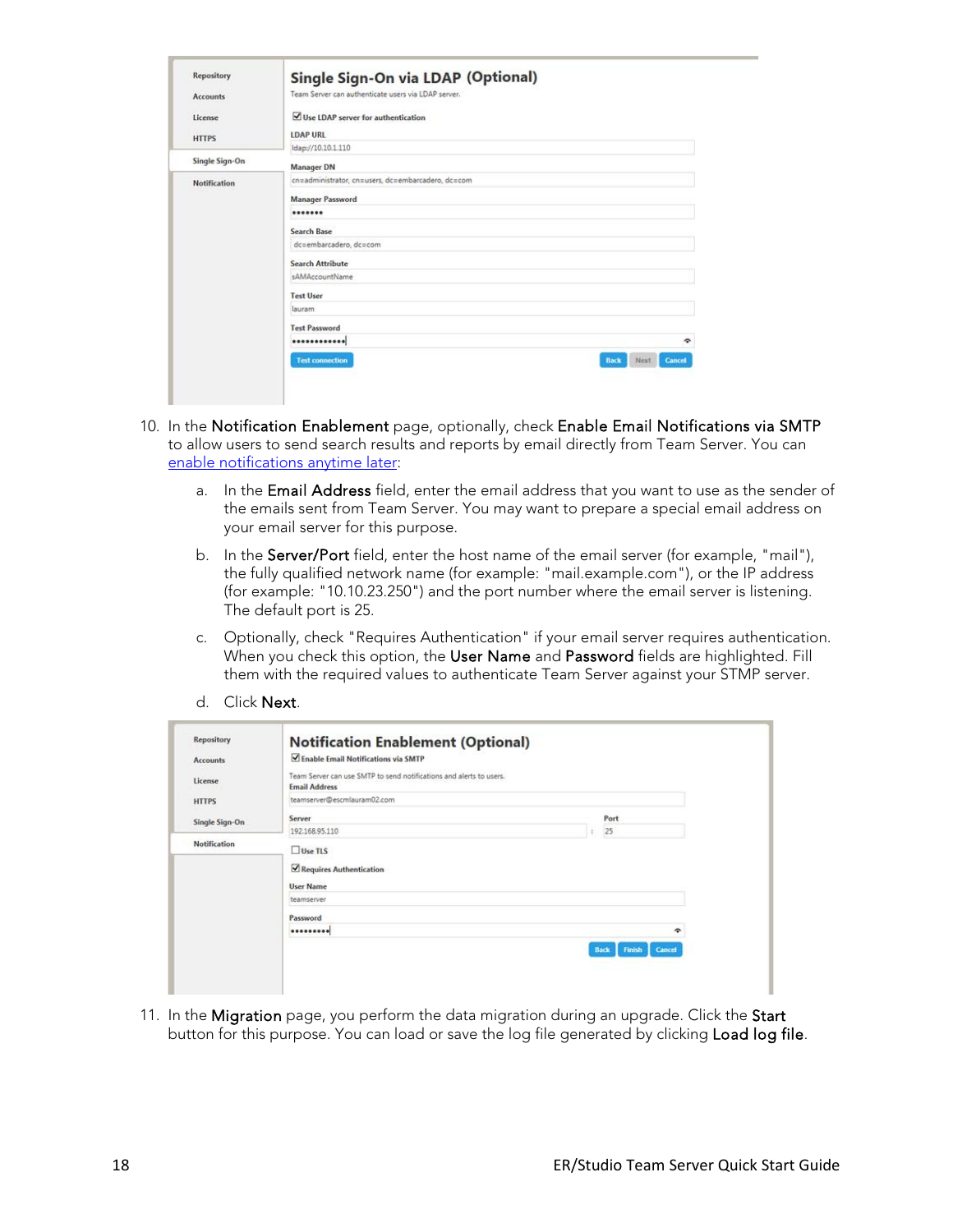| <b>Repository</b>   | <b>Migration</b>                                                                                                                  |  |
|---------------------|-----------------------------------------------------------------------------------------------------------------------------------|--|
| <b>Accounts</b>     | Status:                                                                                                                           |  |
|                     | Migration of data started                                                                                                         |  |
| License             | Update of Portal Users started<br>Portal Users have been updated                                                                  |  |
| <b>HTTPS</b>        | Sync of repository diagrams started                                                                                               |  |
|                     | Comments from Repository step started for the diagram Adventure Works.dm1                                                         |  |
| Single Sign-On      | Comments from Repository step finished for the diagram Adventure Works.dm1                                                        |  |
|                     | Comments from Repository step started for the diagram AOE2.dm1<br>Comments from Repository step finished for the diagram AOE2.dm1 |  |
| <b>Notification</b> | Comments from Repository step started for the diagram Model1.DM1                                                                  |  |
| Migration           | Comments from Repository step finished for the diagram Model1.DM1                                                                 |  |
|                     | Comments from Repository step started for the diagram AOE3.dm1<br>Comments from Repository step finished for the diagram AOE3.dm1 |  |
|                     | Comments from Repository step started for the diagram All_objects_diagram_adding_BDOs.dm1                                         |  |
|                     | Comments from Repository step finished for the diagram All_objects_diagram_adding_BDOs.dm1                                        |  |
|                     | search index update started                                                                                                       |  |
|                     | count of indexed objects 760<br>                                                                                                  |  |
|                     |                                                                                                                                   |  |
|                     |                                                                                                                                   |  |
|                     |                                                                                                                                   |  |
|                     |                                                                                                                                   |  |
|                     |                                                                                                                                   |  |
|                     |                                                                                                                                   |  |
|                     |                                                                                                                                   |  |
|                     |                                                                                                                                   |  |
|                     |                                                                                                                                   |  |
|                     |                                                                                                                                   |  |
|                     |                                                                                                                                   |  |
|                     |                                                                                                                                   |  |
|                     | Load log file<br>Start                                                                                                            |  |

[N](http://docwiki.embarcadero.com/TeamServer/ERStudio/Updates/en/File:Notepad_blue_icon_2.png)ote: Please note that the configurator will show the Migration tab only if you are upgrading. Team Server and Repository are now installed and configured on your system.

## <span id="page-18-0"></span>Modify Configuration

You can modify the configuration at any moment:

- Use Configure Team Server. From Windows: Start > All Programs > Team Server x.x > Configure Team Server.
- <span id="page-18-1"></span>Select My Setting > Configurator once you are logged as Admin in Team Server.

# Upgrading Team Server and Repository

This Upgrade Guide provides important information regarding the process of upgrading from previous versions using the new Team Server installer which includes Repository.

[N](http://docwiki.embarcadero.com/TeamServer/ERStudio/Updates/en/File:Notepad_blue_icon_2.png)ote: Please note that with this new installer, Repository and Team Server will be installed on the same server machine. If in your current installation they are on separate machines, be sure to uninstall both before upgrading. Run the upgrade on the machine that was previously running Team Server.

## <span id="page-18-2"></span>Preparing the Upgrade

#### <span id="page-18-3"></span>Repository User Preparations

- 1. Ensure you have backed up all your .dm1 files.
- 2. Check in all your diagrams and objects. If you try to check in a file from the previous version with the same name as a current file, the current file will become corrupted.

#### ER/Studio Team Server Quick Start Guide 19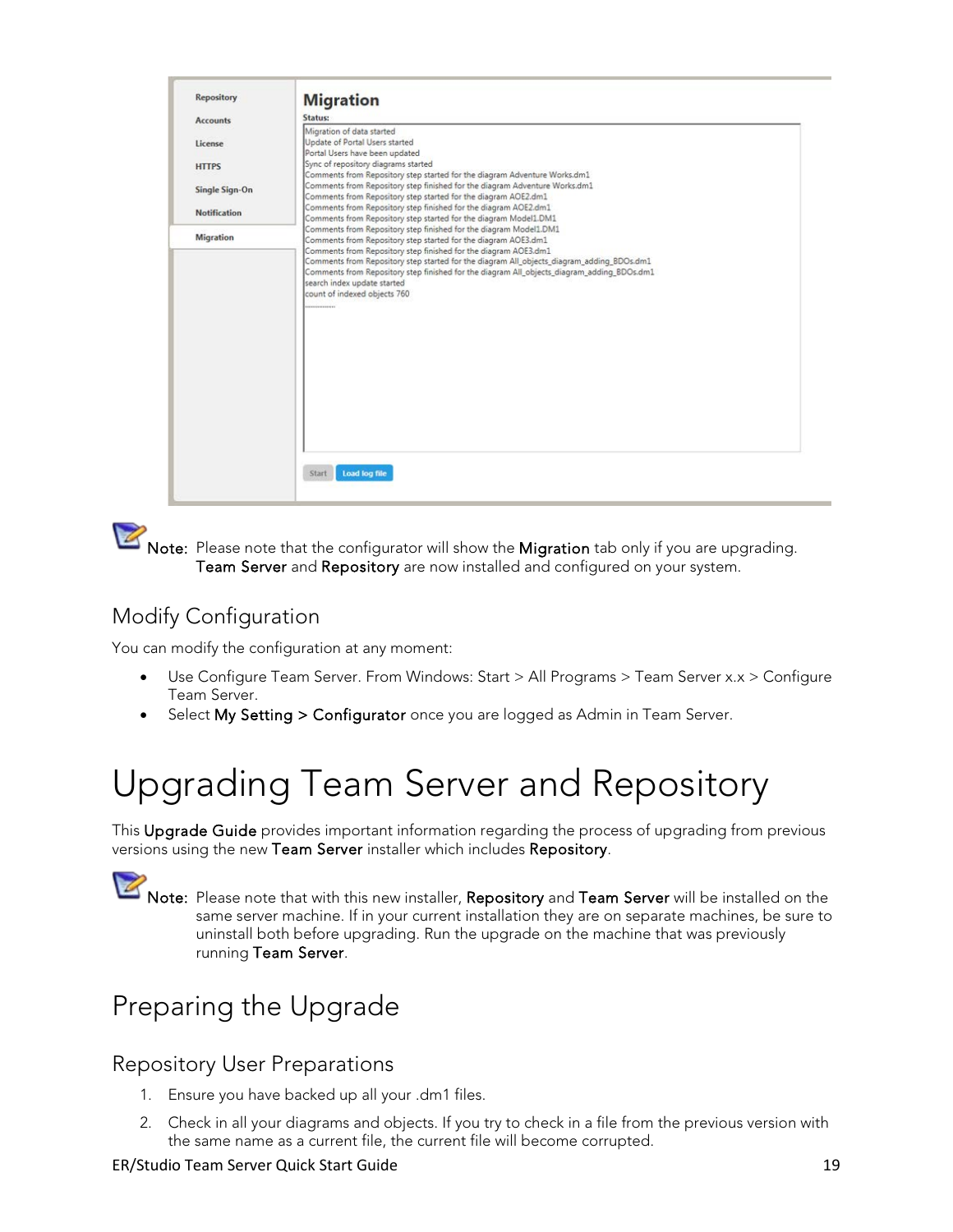- 3. Rename all local copies of Repository diagrams in the active file directory as follows:
	- a. Choose Repository > Options.
	- b. Make note of the Active File Directory.
	- c. Switch to the Windows Explorer and rename all the diagrams in the Active File Directory in order to protect them of being overwritten. Example: Backup\_DiagramName.dm1.

#### <span id="page-19-0"></span>Repository Administrator Preparations

- 1. Ensure no one is logged into the Repository.
- 2. Backup the current Repository database.

#### <span id="page-19-1"></span>Upgrading from Team Server 4.0.x, CONNECT 3.0.x or ER/Studio Portal 2.0.x

Make a copy of the license files, for example: license.txt, ao\_12345678.txt or .slip until the upgrade has completed. Then copy to the license folder in the installation directory of the new Team Server installation folder.

Depending on your installation location, you can find the license file in the program directory. For example: C:\Embarcadero\ERStudio Portal 2.0\license

- If you have already used the uninstaller, you may also have a license backup in the following location:
	- o 32-bit Windows: C:\Program Files (x86)\Common Files\ersEnterprisePortalBackup\license
	- o 64-bit Windows: C:\Program Files\Common Files\ersEnterprisePortalBackup\license

After copying over the license.txt file to the license folder within the installation folder of Team Server, [log into Team Server](http://docwiki.embarcadero.com/TeamServer/ERStudio/170/en/Connecting_to_Team_Server) as Admin, select My Settings > Admin > Licenses and click Refresh for Team Server to recognize your licenses.

[N](http://docwiki.embarcadero.com/TeamServer/ERStudio/Updates/en/File:Notepad_blue_icon_2.png)ote: We always recommend backing up your data before starting the process. You may have to back up your database and, for Team Server and Connect, export your [Glossaries](http://docwiki.embarcadero.com/TeamServer/ERStudio/170/en/Glossaries) and [Terms.](http://docwiki.embarcadero.com/TeamServer/ERStudio/170/en/Terms) 

## <span id="page-19-2"></span>Upgrades scenarios

First of all, **prepare** the upgrade for any scenario.

#### <span id="page-19-3"></span>Upgrades from Team Server 16.x which includes Repository 7.0.1

- 1. Uninstall Team Server 16.x.
- 2. Install Team Server 17.1.

#### <span id="page-19-4"></span>Upgrades from Repository 7.0.X (Standalone)

- 1. Uninstall Repository 7.0.X.
- 2. Install Team Server 17.1.
- 3. On the [repository setup](http://docwiki.embarcadero.com/TeamServer/ERStudio/170/en/Install_and_Configure_Team_Server_and_Repository#Repository_Setup) page, if you were also using Team Server 4.0 or previous, select Specify

[N](http://docwiki.embarcadero.com/TeamServer/ERStudio/Updates/en/File:Notepad_blue_icon_2.png)ote: If you are upgrading from a Repository version prior to 4.0, you can delete the C:\Program Files\Embarcadero\Repository\Data directory. This directory is not used with Repository versions 4.0 and later.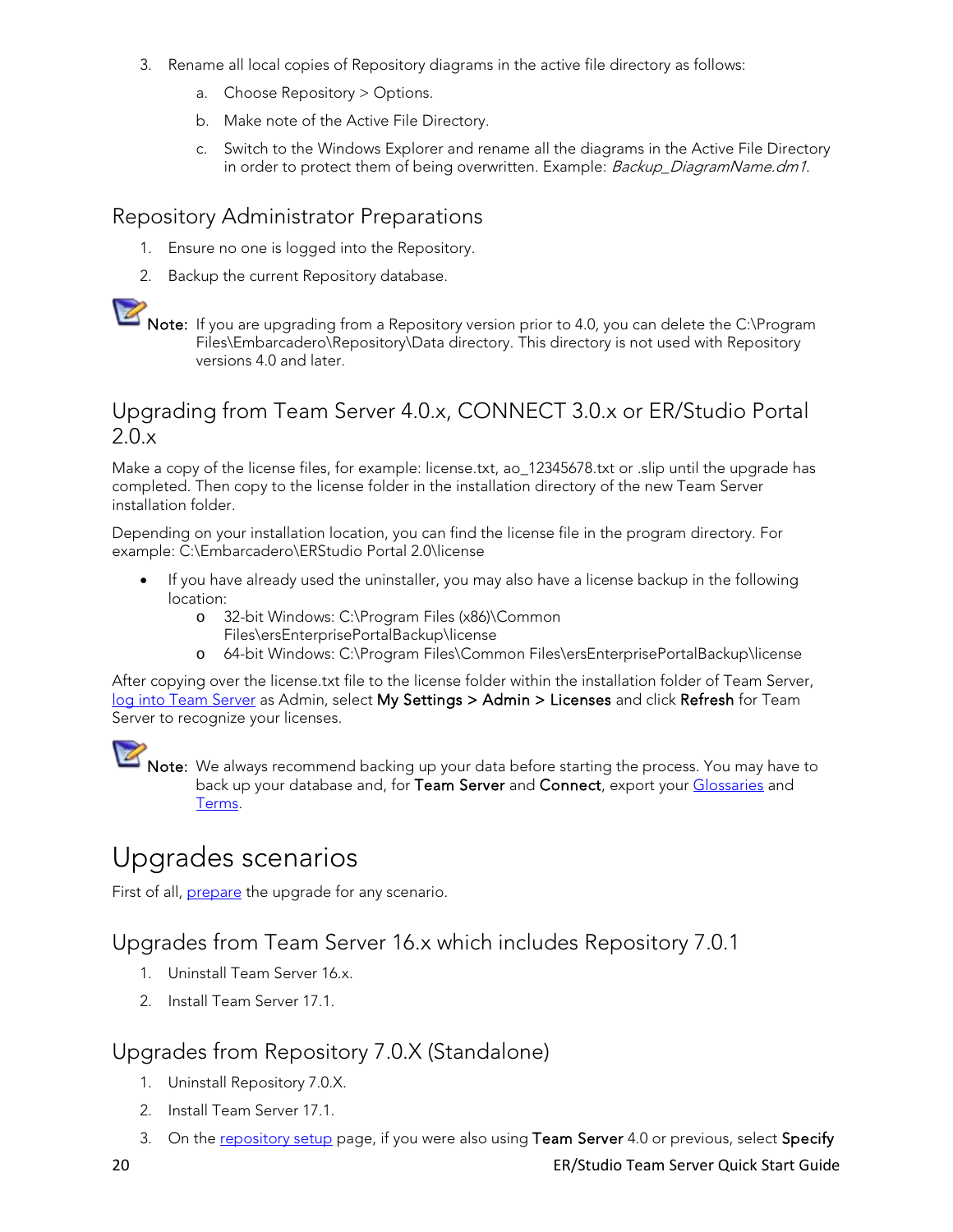location for Team Server database..., this will expand the information fields to the ones explained here.

#### <span id="page-20-0"></span>Upgrades from Repository prior to 6.5/6.6/6.7 (Standalone) and Team Server 4.0 or previous

You can perform an upgrade to Repository 17.1 directly from versions 6.5 and later. There is no need for incremental upgrades before attempting to upgrade to Repository 17.1.

- 1. Install Team Server 17.1.
- 2. On the [repository setup](http://docwiki.embarcadero.com/TeamServer/ERStudio/170/en/Install_and_Configure_Team_Server_and_Repository#Repository_Setup) page, if you were also using Team Server 4.0 or previous, select Specify location for Team Server database..., this will expand the information fields to the ones explained here.

## <span id="page-20-1"></span>Upgrade Configuration

- If you are upgrading from Team Server 16.x, you already have one unique combined database, directly follow the steps on the [repository setup.](http://docwiki.embarcadero.com/TeamServer/ERStudio/170/en/Install_and_Configure_Team_Server_and_Repository#Repository_Setup)
- If you have installed Team Server XE7 or any previous version, including CONNECT or Portal you need to specify the information to connect to its database. The new installer will copy the Team Server database tables into the Repository database, after which both Repository and Team Server Web will share the same database. Please, read first [Database Server Requirements.](#page-9-1)
- 1. Check the [repository setup](http://docwiki.embarcadero.com/TeamServer/ERStudio/170/en/Install_and_Configure_Team_Server_and_Repository#Repository_Setup) and introduce repository database information.
- 2. Select Specify location for Team Server database..., this will expand the information fields to include Team Server database information.
- 3. Fill the fields with the Team Server database information with the same structure than you have introduced previously for repository database.

| <b>Repository DB</b>                                                     |      | <b>Report DB</b>                                            |      |
|--------------------------------------------------------------------------|------|-------------------------------------------------------------|------|
| If you have installed Team Server, CONNECT or Portal in                  |      | If you originally installed Portal with a separate Solution |      |
| the past.                                                                |      | database.                                                   |      |
| Specify location of Team Server database if it exists                    |      | Specify location of Solution database if it exists          |      |
| <b>Host Name:Port</b>                                                    |      | Team Server database will be merged into Model              |      |
|                                                                          |      | Repository, after which it can be removed.                  |      |
| ESVMLAURAM01W7X\SQLEXPRESS                                               | 1433 | <b>Host Name:Port</b>                                       |      |
| Use SSL                                                                  |      | ESVMLAURAM01W7X\SQLEXPRESS                                  | 1433 |
| Authentication, create database privilege required<br>Login              |      | Use SSL                                                     |      |
| sa                                                                       |      | Authentication, create database privilege required          |      |
|                                                                          |      | Login                                                       |      |
| Password                                                                 |      | sa                                                          |      |
| **************************                                               |      | Password                                                    |      |
| Database                                                                 |      |                                                             |      |
| Combined                                                                 |      |                                                             |      |
|                                                                          |      | <b>Database</b>                                             |      |
|                                                                          |      | TeamServer403                                               |      |
| Use existing tables or create them if they do not exist                  |      |                                                             |      |
|                                                                          |      |                                                             |      |
| $\bigcirc$ Overwrite existing tables or create them if they do not exist |      |                                                             |      |
| Login credentials to be used by Team Server to interact with database    |      |                                                             |      |
| · If login does not exist it will be created                             |      |                                                             |      |
| · Leave blank to use database admin                                      |      |                                                             |      |
|                                                                          |      |                                                             |      |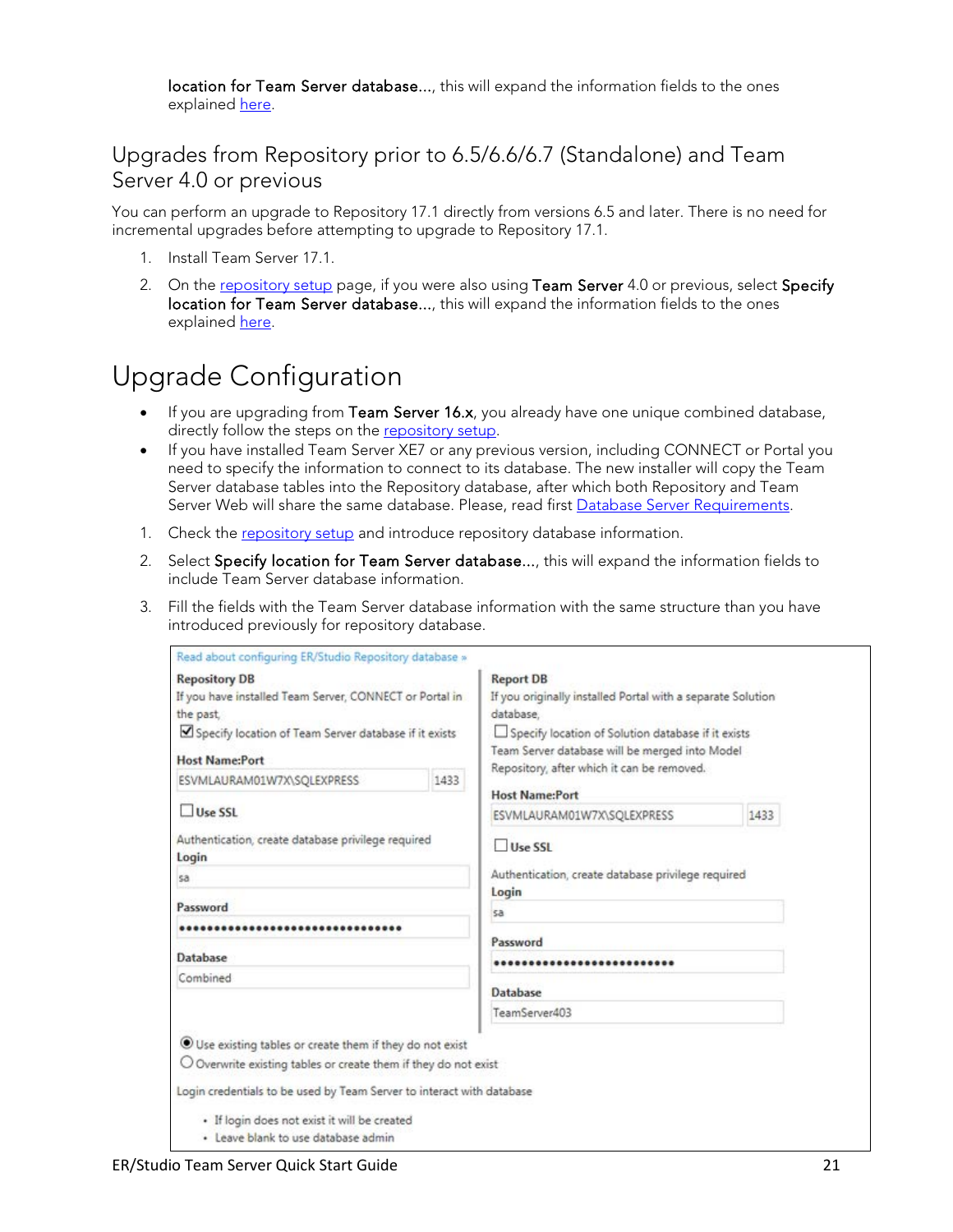- 4. If your Portal installation was using a separate Solution database, select Specify the location of Solution database....
- 5. Specify Portal Solution database details so the tables can also be copied to the Repository database.

| <b>Repository DB</b><br>If you have installed Team Server, CONNECT or Portal in |      | <b>Report DB</b><br>If you originally installed Portal with a separate Solution                                                                    |      | <b>Solution DB</b><br><b>Host Name:Port</b>                 |      |                 |  |          |  |  |  |
|---------------------------------------------------------------------------------|------|----------------------------------------------------------------------------------------------------------------------------------------------------|------|-------------------------------------------------------------|------|-----------------|--|----------|--|--|--|
| the past,                                                                       |      | database.                                                                                                                                          |      | ESVMLAURAM01W7X\SQLEXPRESS                                  | 1433 |                 |  |          |  |  |  |
| Specify location of Team Server database if it exists<br><b>Host Name:Port</b>  |      | Specify location of Solution database if it exists<br>Team Server database will be merged into Model<br>Repository, after which it can be removed. |      | Use SSL                                                     |      |                 |  |          |  |  |  |
| ESVMLAURAM01W7X\SQLEXPRESS                                                      | 1433 | <b>Host Name:Port</b>                                                                                                                              |      | Authentication, create database privilege required<br>Login |      |                 |  |          |  |  |  |
| Use SSL                                                                         |      | ESVMLAURAM01W7X\SQLEXPRESS                                                                                                                         | 1433 | sa                                                          |      |                 |  |          |  |  |  |
| Authentication, create database privilege required<br>Login<br>5a<br>Password   |      | Use SSL<br>Authentication, create database privilege required<br>Login<br>5a                                                                       |      | Password<br><br>Database<br>SolDB                           |      |                 |  |          |  |  |  |
|                                                                                 |      |                                                                                                                                                    |      |                                                             |      |                 |  | Password |  |  |  |
|                                                                                 |      |                                                                                                                                                    |      |                                                             |      | <b>Database</b> |  |          |  |  |  |
| Combined                                                                        |      | Database                                                                                                                                           |      |                                                             |      |                 |  |          |  |  |  |
|                                                                                 |      | RepDB                                                                                                                                              |      |                                                             |      |                 |  |          |  |  |  |

Use existing tables or create them if they do not exist

O Overwrite existing tables or create them if they do not exist

Login credentials to be used by Team Server to interact with database

- · If login does not exist it will be created
- · Leave blank to use database admin



[N](http://docwiki.embarcadero.com/TeamServer/ERStudio/Updates/en/File:Notepad_blue_icon_2.png)ote for Oracle: Once the upgrade is done, the alias in the tnsnames file must be updated to point the new database server in case you had Team Server and Repository old databases in different machines.

#### <span id="page-21-0"></span>Finishing the Upgrade

- 1. Perform the [migration](http://docwiki.embarcadero.com/TeamServer/ERStudio/170/en/Install_and_Configure_Team_Server_and_Repository#Migration) process.
- 2. [Update the search index.](http://docwiki.embarcadero.com/TeamServer/ERStudio/170/en/Updating_the_Search_Index)
- 3. [Update reports.](http://docwiki.embarcadero.com/TeamServer/ERStudio/170/en/Updating_Reports)
- 4. Click Update Solution Repository in My Settings > Admin > [Repository Management.](http://docwiki.embarcadero.com/TeamServer/ERStudio/170/en/Repository_Management)



[N](http://docwiki.embarcadero.com/TeamServer/ERStudio/Updates/en/File:Notepad_blue_icon_2.png)ote: Wait until a message of successful update appears.

5. Once the Team Server upgrade is complete, you should upgrade your diagrams with the latest version of ER/Studio Data Architect.

#### <span id="page-21-1"></span>Important Notes

- Always back up databases before upgrading.
- Upgrading diagrams can be time consuming and memory intensive. The number and size of the diagrams managed in the upgrade dictates how long the upgrade process takes.
- Regardless of the process that you must follow to back up your licenses, which depends on the previous version that you are upgrading from and other factors, after you restore your licenses in your new installation, you must [log in](http://docwiki.embarcadero.com/TeamServer/ERStudio/170/en/Connecting_to_Team_Server) as a [super user](http://docwiki.embarcadero.com/TeamServer/ERStudio/170/en/Overview_of_User_Roles#Super_User) and use the [Manage Users](http://docwiki.embarcadero.com/TeamServer/ERStudio/170/en/Manage_Users) page to assign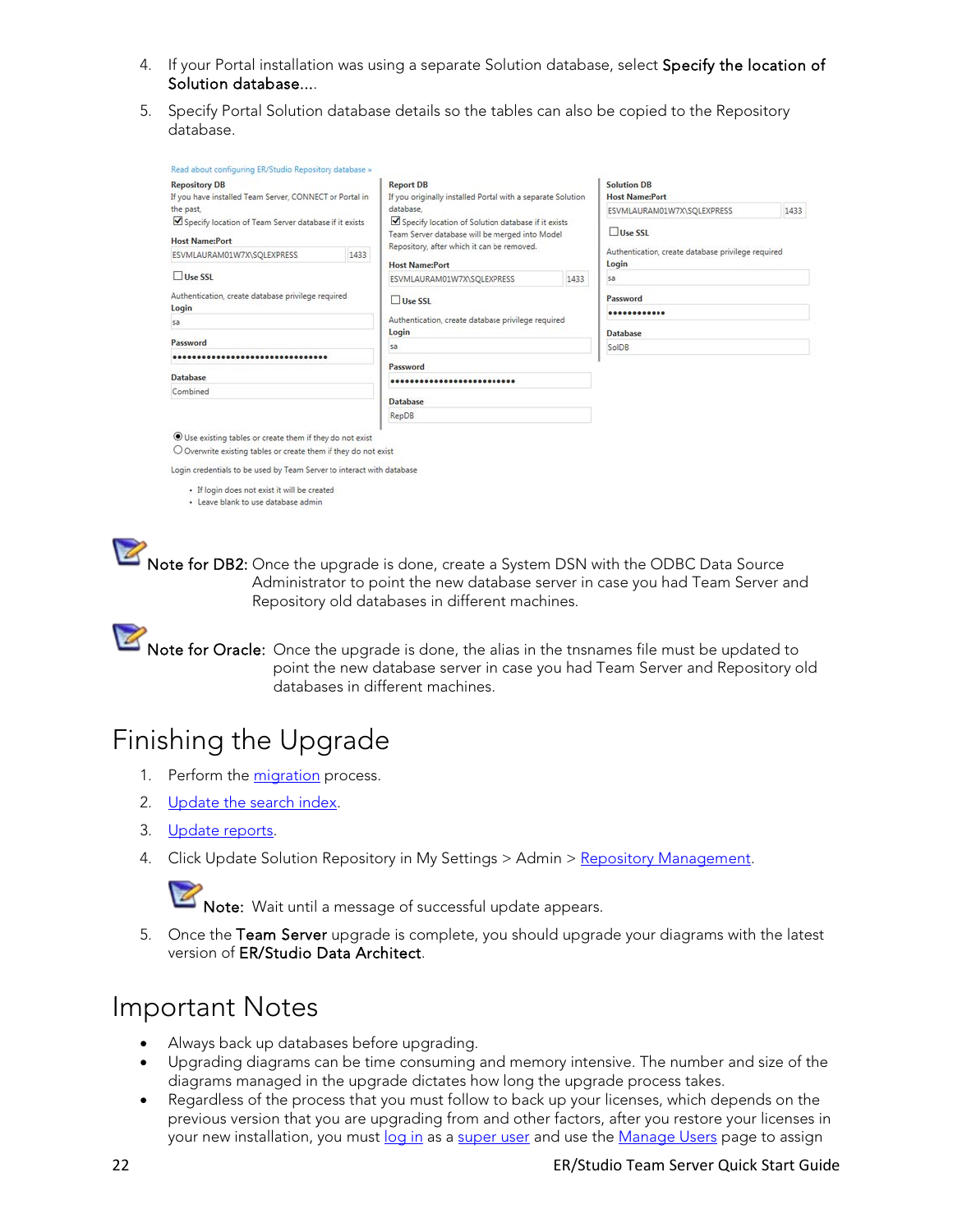different types of available licenses to your users.

# <span id="page-22-0"></span>Overview of user connections

Team Server supports the following types of user connection:

## <span id="page-22-1"></span>Base - Admin Connection

This [social super user](http://docwiki.embarcadero.com/TeamServer/ERStudio/170/en/Overview_of_User_Roles#Super_User) connection comes for free with Team Server so that you can connect to Team [Server](http://docwiki.embarcadero.com/TeamServer/ERStudio/170/en/Connecting_to_Team_Server) and [configure your Team Server licenses.](http://docwiki.embarcadero.com/TeamServer/ERStudio/170/en/Manage_Licenses)

By default, you ca[n log in to Team Server](http://docwiki.embarcadero.com/TeamServer/ERStudio/170/en/Connecting_to_Team_Server) with this account using the credentials of your Admin account from ER/Studio Repository.

This user connection provides [social user access.](http://docwiki.embarcadero.com/TeamServer/ERStudio/170/en/Overview_of_User_Experiences#Social_Users)

## <span id="page-22-2"></span>ERS Team Server - Team Server User Connection

This is the standard Team Server license. Users with a Team Server user connection can connect to Team Server and access all features.

This connection provides [social user access.](http://docwiki.embarcadero.com/TeamServer/ERStudio/170/en/Overview_of_User_Experiences#Social_Users) 

[N](http://docwiki.embarcadero.com/TeamServer/ERStudio/Updates/en/File:Notepad_blue_icon_2.png)ote: [LDAP users](http://docwiki.embarcadero.com/TeamServer/ERStudio/170/en/Overview_of_User_Accounts#LDAP_User_Accounts) can only use this type of connection.

## <span id="page-22-3"></span>Team Server - Basic Connection

This basic unlimited connection comes for free with Team Server. The [basic navigation menu](http://docwiki.embarcadero.com/TeamServer/ERStudio/170/en/Navigation_Menu#Basic_Navigation_Menu) will be available.

#### <span id="page-22-4"></span>Concurrent User Connection

Deprecated but still supported. This is a license for the older Portal product.

This connection provides [non-social user access.](http://docwiki.embarcadero.com/TeamServer/ERStudio/170/en/Overview_of_User_Experiences#Non-Social_Users)

## <span id="page-22-5"></span>Exclusive User Connection

Deprecated but still supported. This is a license for the older Portal product.

This connection provides [non-social user access.](http://docwiki.embarcadero.com/TeamServer/ERStudio/170/en/Overview_of_User_Experiences#Non-Social_Users)

# <span id="page-22-6"></span>Manage licenses

To manage your licenses, go to My Settings > Admin > Licenses

The Licenses Administration page is divided in three different parts:

- 1. License Add-on Status table indicates how many user connections are allowed and the license type.
- 2. Three action links:

#### ER/Studio Team Server Quick Start Guide 23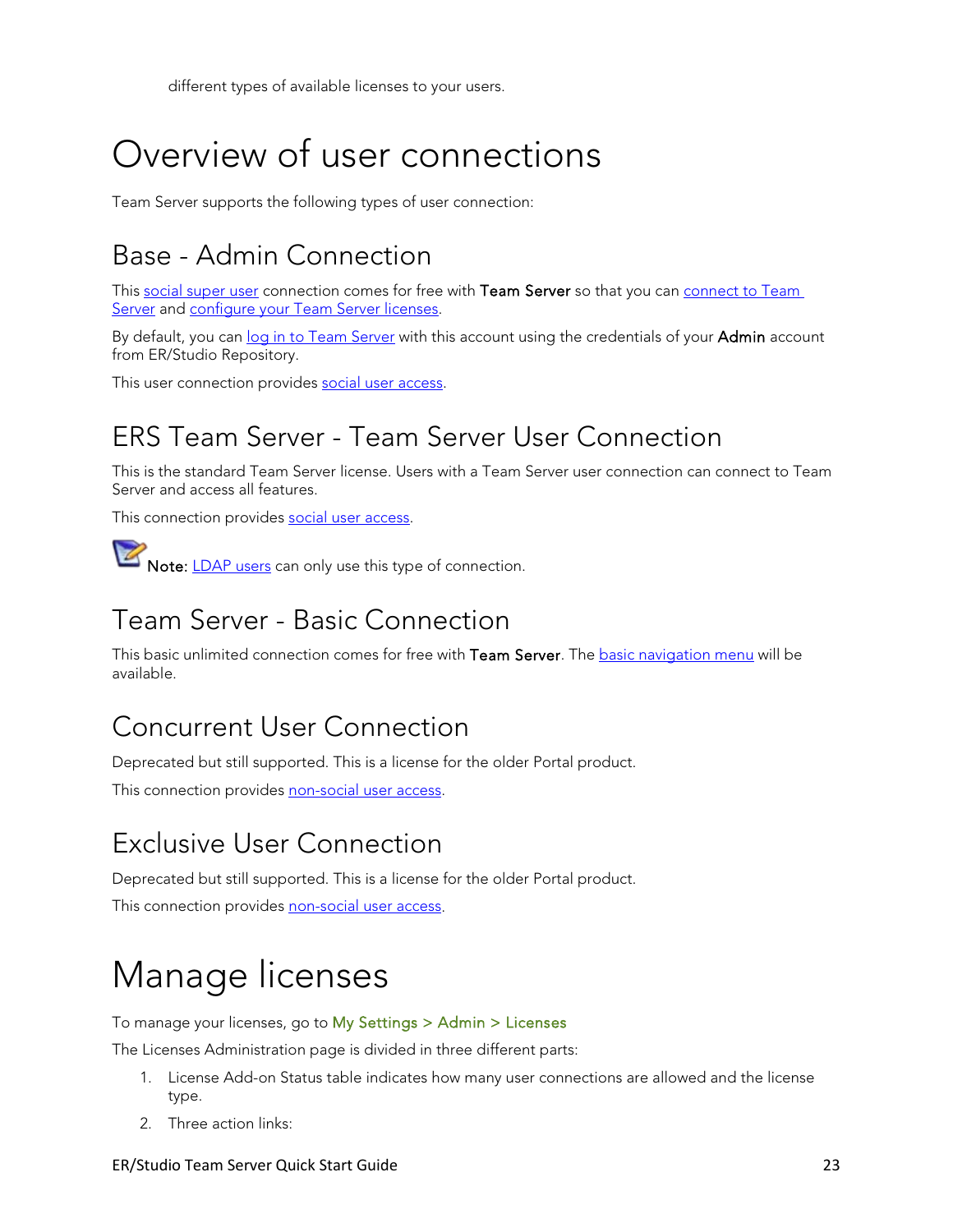- $\circ$  Refresh: Updates the Add-on Licenses status by reading the licenses files from the specific folder.
- o Register Add-on [License](http://docwiki.embarcadero.com/TeamServer/ERStudio/170/en/Install_and_Configure_Team_Server_and_Repository#License): Opens the License page where you can register your licenses.
- o Manage Users: Opens the user connection administration page where the administrator can allocate licenses to ER/Studio Enterprise users, up to the maximum number shown in the License Add-on Status.
- 3. Current User Sessions table lists the users that are currently using the application. This table also shows the remote host id, remote IP address, the date and time when the user logged in, and how long the user has been inactive. The Connection Type column display depends on the license type the user is using for this connection. The Action column in this section allows the administrator to log off (disconnect) users. The current user cannot disconnect himself.

## <span id="page-23-0"></span>Uninstalling Team Server

To remove an [installation of Team Server and Repository:](http://docwiki.embarcadero.com/TeamServer/ERStudio/170/en/Install_and_Configure_Team_Server_and_Repository)

- 1. Select Start > Programs > Team Server X.X > Uninstall Team Server to start the uninstallation wizard.
- 2. On the **Welcome** page, click **Next**.
- 3. On the Summary Information page, review the information and click Uninstall.
- 4. Once the uninstallation process is completed, click Finish to close the uninstallation wizard.
- 5. After you close the uninstallation wizard, you are given the choice to reboot immediately or at a later time. For a complete uninstallation, a system reboot may be required. Make your selection and click Finish.

Notes:

- The Team Server uninstaller does not uninstall the [Team Server Reporting Repository database.](http://docwiki.embarcadero.com/TeamServer/ERStudio/170/en/Overview_of_the_Team_Server_Architecture) It is the Database Administrator's responsibility to delete the Reporting Repository database if you decide to permanently delete Team Server.
- When Team Server is uninstalled, the backup folder remains in the disk. In case you are uninstalling Team Server with no plans to install it again, remember you can delete this folder manually. You may find backup folder in the following location:
	- o Team Server 4.0.8 and previous versions: C:\Program Files (x86)\Common Files\ersEnterprisePortalBackup
	- o Team Server 4.1: C:\Program Files\Common Files\ersEnterprisePortalBackup
	- o Team Server 17.1: C:Users\username\AppData\Local\Temp\ersEnterprisePortalBackup (Please see [known issue](http://docwiki.embarcadero.com/TeamServer/ERStudio/170/en/Release_Notes#Known_Issues) about backing up 16.x and later versions.)

# <span id="page-23-1"></span>Tutorials

These short tutorials are designed to give you a quick introduction to some common tasks that you might want to perform with Team Server.

Choose a topic to work with:

- [Connect and Publish on Team Server](#page-24-0)
- [View/Follow/Relate Objects](#page-25-0)
- [Add Users](#page-25-4)
- [Add a Glossary](#page-26-1)
- [Import Glossaries and Terms](#page-26-2)
- [Add Custom Attributes](#page-27-0)
- [Auditing the Usage of Login Credentials by other Product](#page-28-3)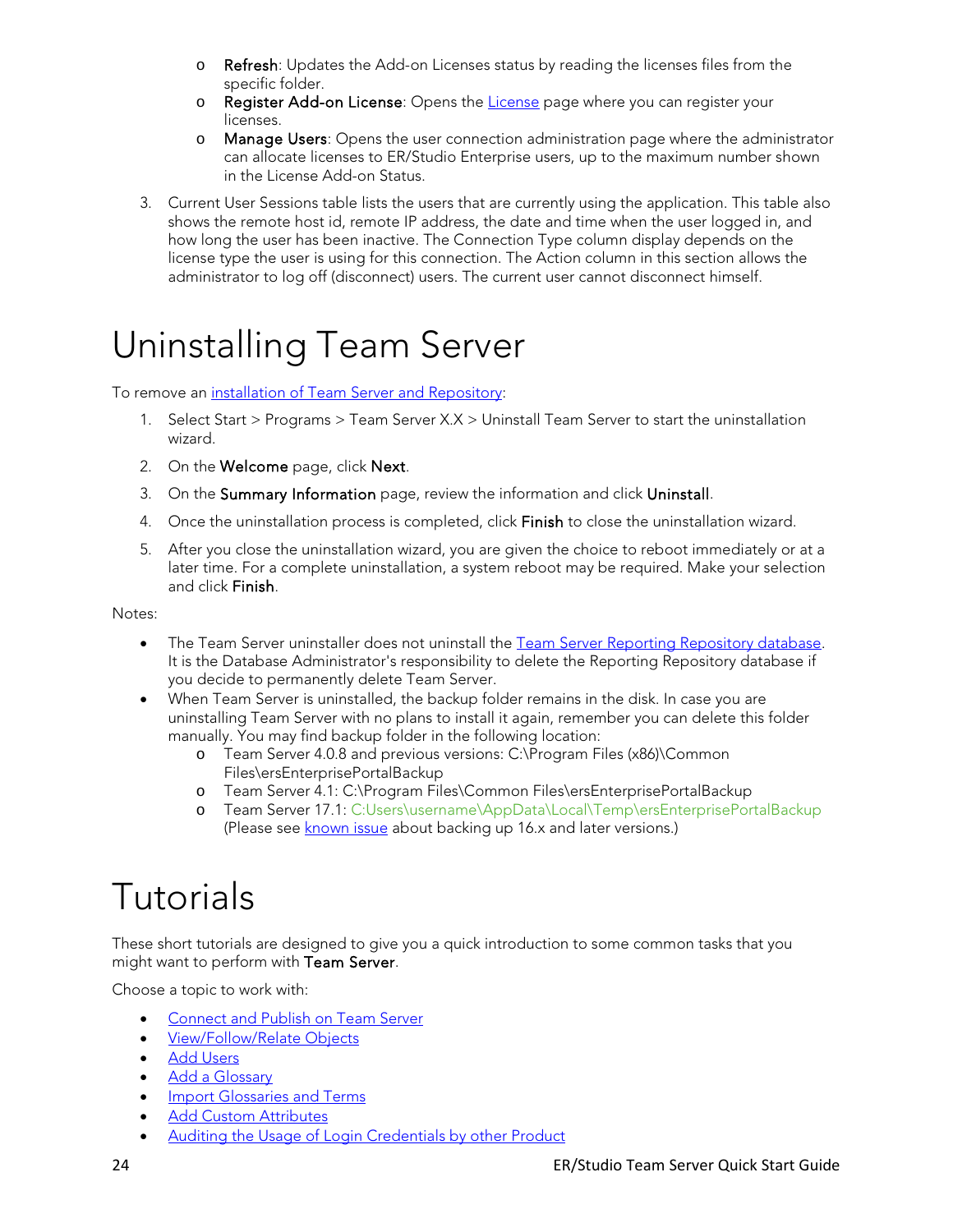**[Receiving Notifications](#page-29-1)** 

# <span id="page-24-0"></span>Connect and publish on Team Server

Team Server now includes Repository and has automatized the synchronization process.

In addition, you will need to have ER Studio Data Architect installed to synchronize your models. To better understand the structure required, read the **overview of the ER/Studio Team Server architecture**.

### <span id="page-24-1"></span>Connect ER/Studio Repository with ER/Studio Data Architect

1. Start ER/Studio Data Architect. Click Repository > Options to configure the connection with Repository. Enter the required details and click Ok.

[N](http://docwiki.embarcadero.com/TeamServer/ERStudio/Updates/en/File:Notepad_blue_icon_2.png)ote: In Server Machine box, enter the name of the Server where you have Team Server installed. For example, MyServer01.

2. On the Repository menu, click Log In to connect with the repository. Users to connect with Team Server need to be **[created](http://docwiki.embarcadero.com/TeamServer/ERStudio/170/en/Add_Users)** previously.

## <span id="page-24-2"></span>Add a Diagram to ER/Studio Repository

1. Open or create a new model in ER/Studio Data Architect. There are many sample models shipped with ER Studio Data Architect. If you do not have a current set of working data, you can open one of these from the templates folder.



[N](http://docwiki.embarcadero.com/TeamServer/ERStudio/Updates/en/File:Notepad_blue_icon_2.png)ote: The default path to these models is C:\ProgramData\IDERA\ERStudioDA\_16.5\Sample Models

2. Click Repository > Diagrams > Add Diagram.

Alternatively, from the navigation window on the left of the ER/Studio Data Architect interface, right-click the diagram and then click Add Diagram.

- o This will open the Add Diagram to ER/Studio Repository options window.
- 3. Click OK to synchronize the diagram with the Repository server.



[N](http://docwiki.embarcadero.com/TeamServer/ERStudio/Updates/en/File:Notepad_blue_icon_2.png)ote: If you want to use these templates for other tutorials, you may want to *save as* a different filename before proceeding.

Your model is now stored on the Repository database. To view the data on Team Server, complete the next section to publish the diagram on your Team Server installation.

## <span id="page-24-3"></span>Publish a Diagram on Team Server

- 1. Open in a web browser the URL that you specified in your Team Server installation. For example, http://localhost:8080.
- 2. Log in as Admin with the password you specified upon installation.

[N](http://docwiki.embarcadero.com/TeamServer/ERStudio/Updates/en/File:Notepad_blue_icon_2.png)ote: The default password is Admin if you have not changed the default super user of your Repository installation.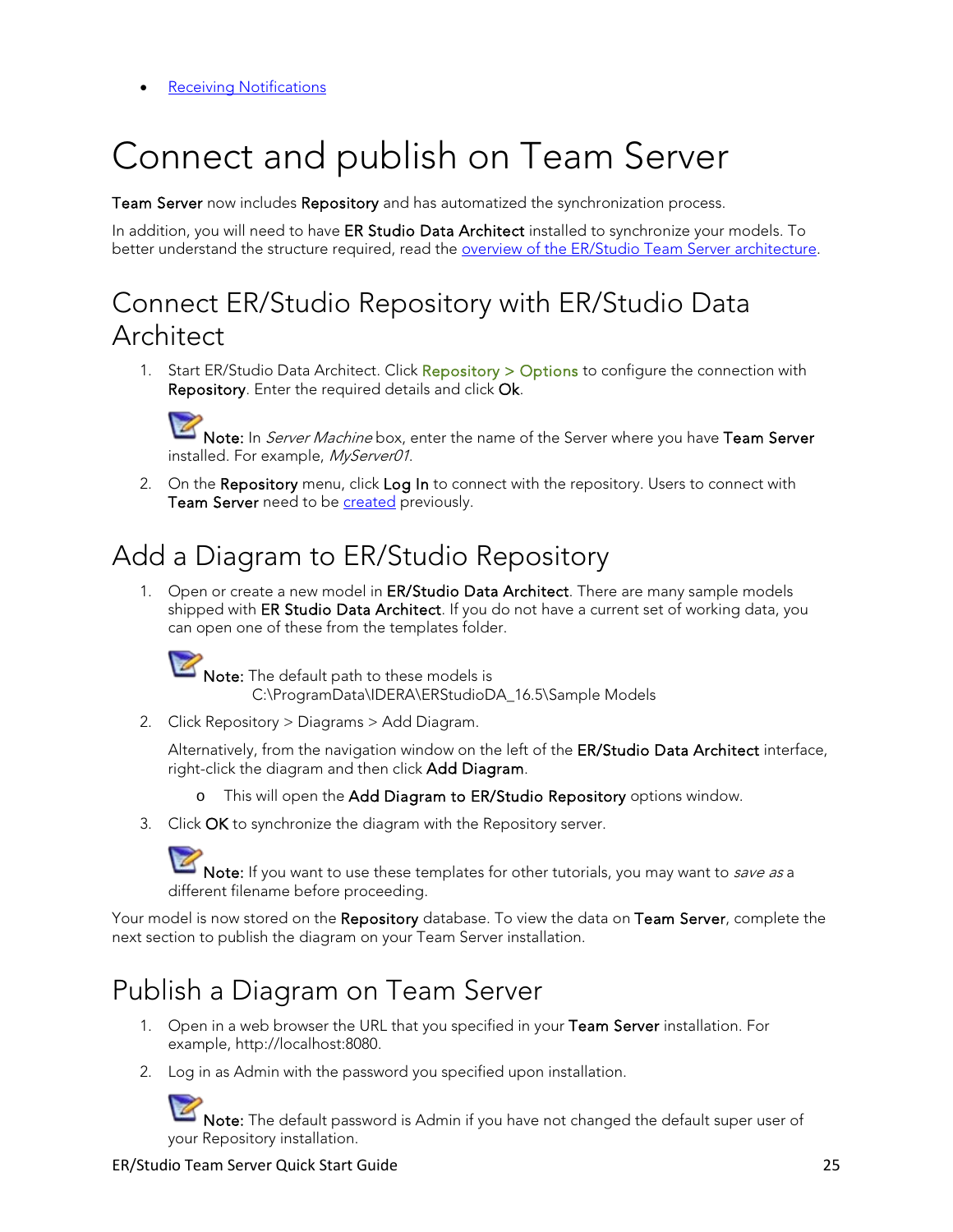- 3. Click My Settings  $>$  Admin  $>$  [ER/Studio Publications.](http://docwiki.embarcadero.com/TeamServer/ERStudio/170/en/ER/Studio_Publications)
- 4. On the ER/Studio Publications page, select those resources that you want to publish in the Selection column.
- 5. Click Publish Selected to start the publication process. The Status column will show Published when the publication process ends successfully.

# <span id="page-25-0"></span>View / follow / relate objects

If you have not [added and published](http://docwiki.embarcadero.com/TeamServer/ERStudio/170/en/Connect_and_Publish_on_Team_Server) a model on Team Server, you will need to do that first.

## <span id="page-25-1"></span>View Objects

#### Select ER Tools > [Model Explorer.](http://docwiki.embarcadero.com/TeamServer/ERStudio/170/en/Model_Explorer)

Browse the hierarchy of ER objects from the Model Explorer page. In this hierarchy, expand every folder and ER object to see its contents. At this point you can:

- Hover over certain ER objects, such as diagrams, to view detailed information about the ER object.
- Hover over the name of an ER object with an eye icon, such as a model or a submodel, to view a miniature picture of the ER object (clicking the icon shows the complete diagram in a new window/tab).
- Click an ER object to access its *description page*, which contains links that you can use to continue browsing your ER objects.

#### <span id="page-25-2"></span>Follow Objects

Open the description page of an ER Object. Click + Follow on the upper-right corner of the resource page header. If this object has child objects, click Yes to follow all levels of child objects beneath this object.

You are now following the resource, and its activity is displayed in your [Home page.](http://docwiki.embarcadero.com/TeamServer/ERStudio/170/en/Home_%28social%29)

## <span id="page-25-3"></span>Relate Objects

Certain ER/objects such as models, can be related with [terms](http://docwiki.embarcadero.com/TeamServer/ERStudio/170/en/Working_with_Terms) and with [data sources.](http://docwiki.embarcadero.com/TeamServer/ERStudio/170/en/Working_with_Data_Sources) You can:

- Click [Related Terms](http://docwiki.embarcadero.com/TeamServer/ERStudio/170/en/Related_Terms) and then go to relate tab. On the right-hand side of the term entries, you can click Relate to relate a term to the current model.
- Click [Related Data Sources](http://docwiki.embarcadero.com/TeamServer/ERStudio/170/en/Related_Data_Sources) and then go to relate tab. On the right-hand side of the data sources entries, you can click Relate to relate a data source to the current model.

# <span id="page-25-4"></span>Add users

You have the following options to add users to Team Server:

- You can directly [create](http://docwiki.embarcadero.com/TeamServer/ERStudio/170/en/Creating_a_New_User) users within the tool. But the users you create with this tool will be just Team Server exclusive users, not being able to connect to Repository.
- Use the ER Studio Data Architect [Security Center](http://docwiki.embarcadero.com/TeamServer/ERStudio/170/en/Add_Users#Add_Users_using_Security_Center) to add and remove users, groups, or roles. This gives you many options to allow different Users and Groups, varying levels of access to your Repository Projects, Diagrams, and Diagram objects.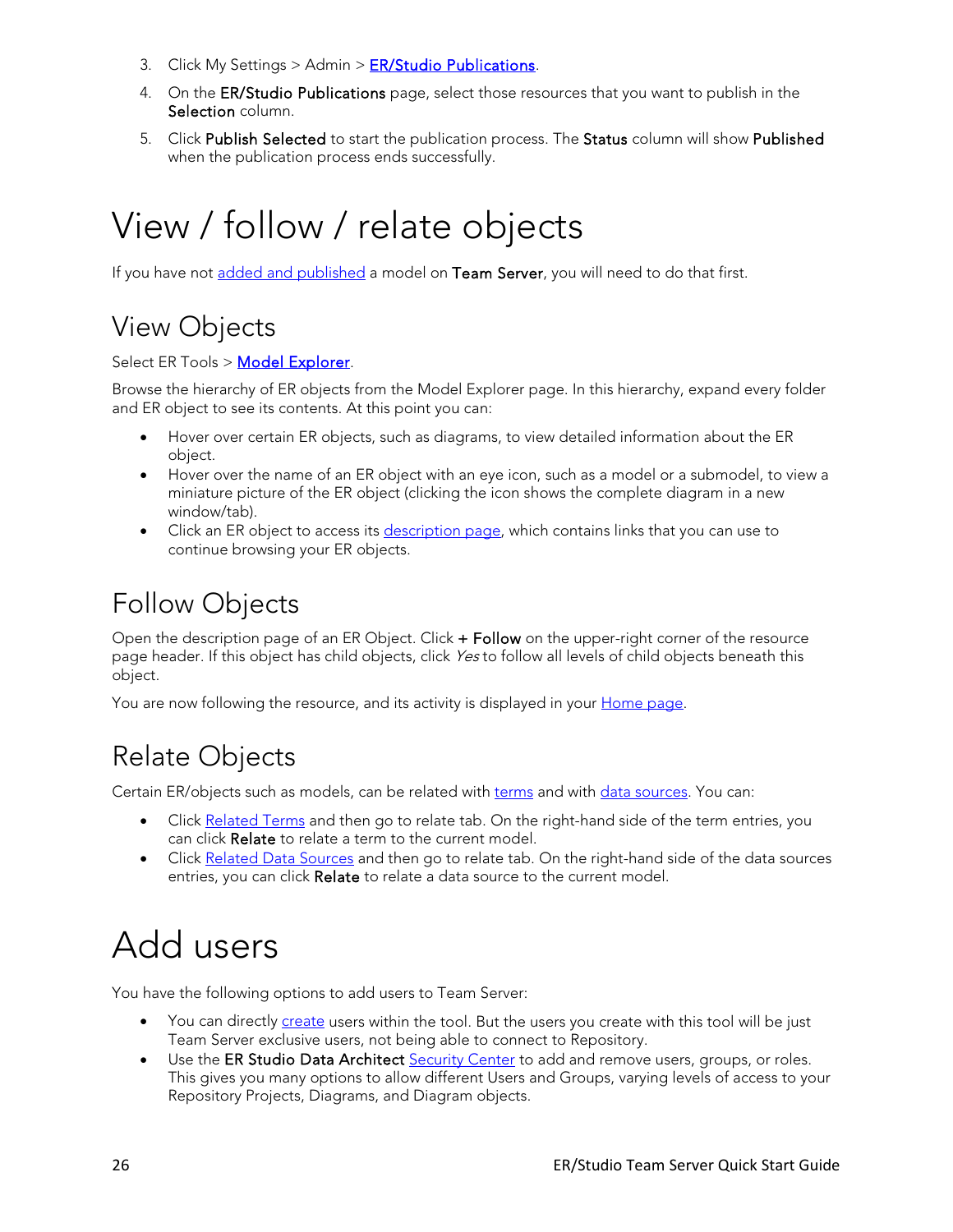## <span id="page-26-0"></span>Add users using Security Center

- 1. Start ER/Studio Data Architect.
- 2. On the Repository menu, point to Security and then click Security Center.
- 3. To add a user, go to Manage Users tab on the ER/Studio Repository Security Center window and click the "New" button. Include user name, password, and description on the pop-up window, then click Ok.
- 4. Now you have this user created in the Repository database and can log in with it.

Notes:

- For LDAP users, select Directory Service User check box and include the user name as Domain\Username.
- For LDAP users, you need to [enable LDAP](http://docwiki.embarcadero.com/TeamServer/ERStudio/170/en/Install_and_Configure_Team_Server_and_Repository#Single_Sign-On) on Team Server prior to synchronizing.
- User/Role security center changes are not synchronized separately. They need to be synchronized with diagram/model changes.

# <span id="page-26-1"></span>Add a glossary

Glossaries are collections of terms, such as "Human Resources," "Accounting," or "Customer Service." Glossaries can contain many [terms,](http://docwiki.embarcadero.com/TeamServer/ERStudio/170/en/Working_with_Terms) and each term can be associated with many glossaries.

Open in a web browser the URL that you specified in your Team Server installation and log in.

[N](http://docwiki.embarcadero.com/TeamServer/ERStudio/Updates/en/File:Notepad_blue_icon_2.png)ote: Your user needs to have permission to view and create glossaries. Administrator can manage this permission on the [Permissions](http://docwiki.embarcadero.com/TeamServer/ERStudio/170/en/Access_Control_Permissions) page.

From the top navigation bar, select Glossaries, and then click New Glossary on the top right of the page.

In the New Glossary dialog box that opens:

- 1. Enter a Name to identify your new glossary.
- 2. Write in Parent Glossary the name of an existing glossary if you want your new glossary to be a child of an existing glossary. Click Add to set the parent.
- 3. Define the Status of the glossary using nomenclature you decide upon. You can use for example the following nomenclature: "Approved", "Not Yet Approved", "Implemented", "Not Yet Implemented", or "Deprecated".
- 4. Write a **Definition** that provides detailed information about the glossary, such as its purpose and audience.
- 5. Click Save to save your new glossary.

## <span id="page-26-2"></span>Import glossaries and terms

Creating a term is very much like creating a [new glossary.](http://docwiki.embarcadero.com/TeamServer/ERStudio/170/en/Add_a_Glossary) However, you can import a large number of Terms using the Import function.

You can load [glossaries](http://docwiki.embarcadero.com/TeamServer/ERStudio/170/en/Working_with_Glossaries) and [terms](http://docwiki.embarcadero.com/TeamServer/ERStudio/170/en/Working_with_Terms) from a CSV file into Team Server if you have a CSV file that follows the [required](http://docwiki.embarcadero.com/TeamServer/ERStudio/170/en/CSV_Format_to_Load_Glossaries_and_Terms) format.

To load glossaries and terms from a CSV file:

1. Select [Glossaries](http://docwiki.embarcadero.com/TeamServer/ERStudio/170/en/Glossaries) on the [navigation menu.](http://docwiki.embarcadero.com/TeamServer/ERStudio/Updates/en/Navigation_Menu)

#### ER/Studio Team Server Quick Start Guide 27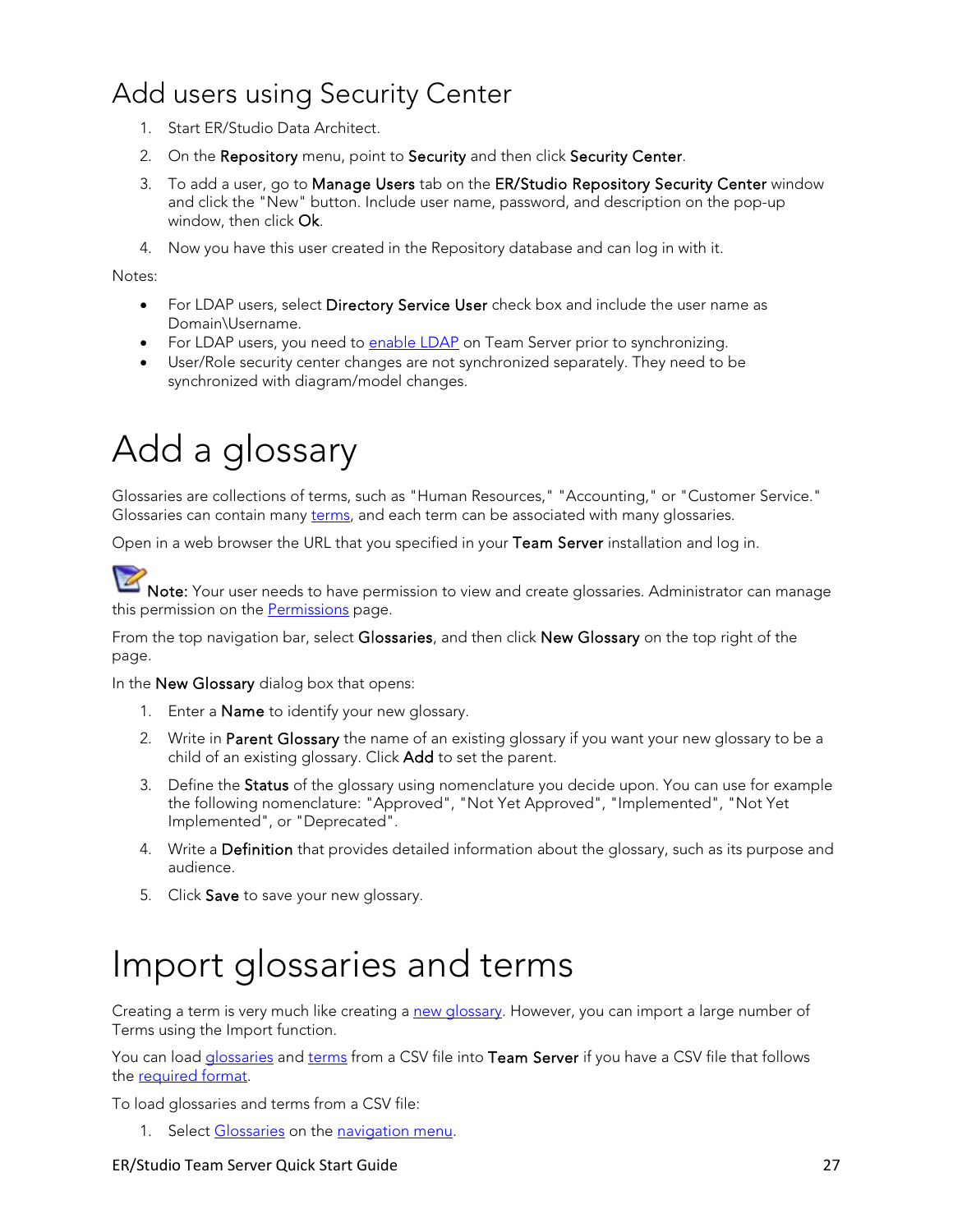- 2. Click Load Glossaries on the upper-right corner of the Glossaries page.
- 3. On the **Load CSV File** page that opens:
	- a. Click Browse and choose the target CSV file.
	- b. Click Load.

Team Server loads the glossaries and terms on the CSV file.

If you do not have a CSV file ready, you can create it. Paste the following into a simple text file and save as a .csv file. For example, Terms.csv.

```
+++ Glossaries Begin +++
```

```
Key, Name, Status, Definition, Abbreviations, Aliases, AdditionalNotes, Stewar
ds, ParentGlossary, , , , , , ,
,"My Company Business Glossary",Approved,"Glossary of all commonly used 
terms used for conducting business at My Company.",,,,admin,,,,,,,,,
,Accounting,Approve,"Glossary of commonly used accounting 
terms.",,,,admin,"My Company Business Glossary",,,,,,,
,"Customer Service",,"Glossary of commonly used customer service 
terms.",,,,admin,"My Company Business Glossary",,,,,,,
,"Human Resources",,"Glossary of commonly used human resources 
terms.",,,,admin,"My Company Business Glossary",,,,,,,
+++ Glossaries End +++ 
+++ Terms Begin +++ 
Key, Name, Status, Definition, Abbreviations, Aliases, AdditionalNotes, Stewar
ds,RelatedGlossaries,RelatedTerms,TermEntityType
,AMT,Approved,"Tax imposed to back up the regular income tax imposed on 
CORPORATION and individuals to assure that taxpayers with economically 
measured income exceeding certain thresholds pay at least some income 
tax.",,,,admin,Accounting,,
,Abatement,Approved,"Complete removal of an amount due, (usually 
referring to a tax ABATEMENT a penalty abatement or an INTEREST 
abatement within a governing agency).",,,,admin,Accounting,AMT,
+++ Terms End +++
```
# <span id="page-27-0"></span>Add custom attributes

You can associate enterprise data dictionary attachments with the following Team Server resource types: glossaries, terms, people, data sources, and the following ER objects: tables, columns, logical entities, logical attributes, business entities and business attributes.

When you associate an attachment to a resource type, the Description subpage of the pages of that type of resource include the associated attachment as a custom attribute which you can edit from Team Server.

## <span id="page-27-1"></span>Add Attachments on ER/Studio Data Architect

In the Data Dictionary, right-click the Attachments folder and then click New Attachment Type. Define the attachment type as required and then click OK to complete the editor.

In the Attachment type folder created, right-click and then click New Attachment.

- 1. In the Name tab define the name of the attachment type and provide a description (optional) of the attachment type, such as when and why attachments of this type are used.
- 2. In the Value tab select the data type from the lists all supported data types. Optionally, you can define a default value.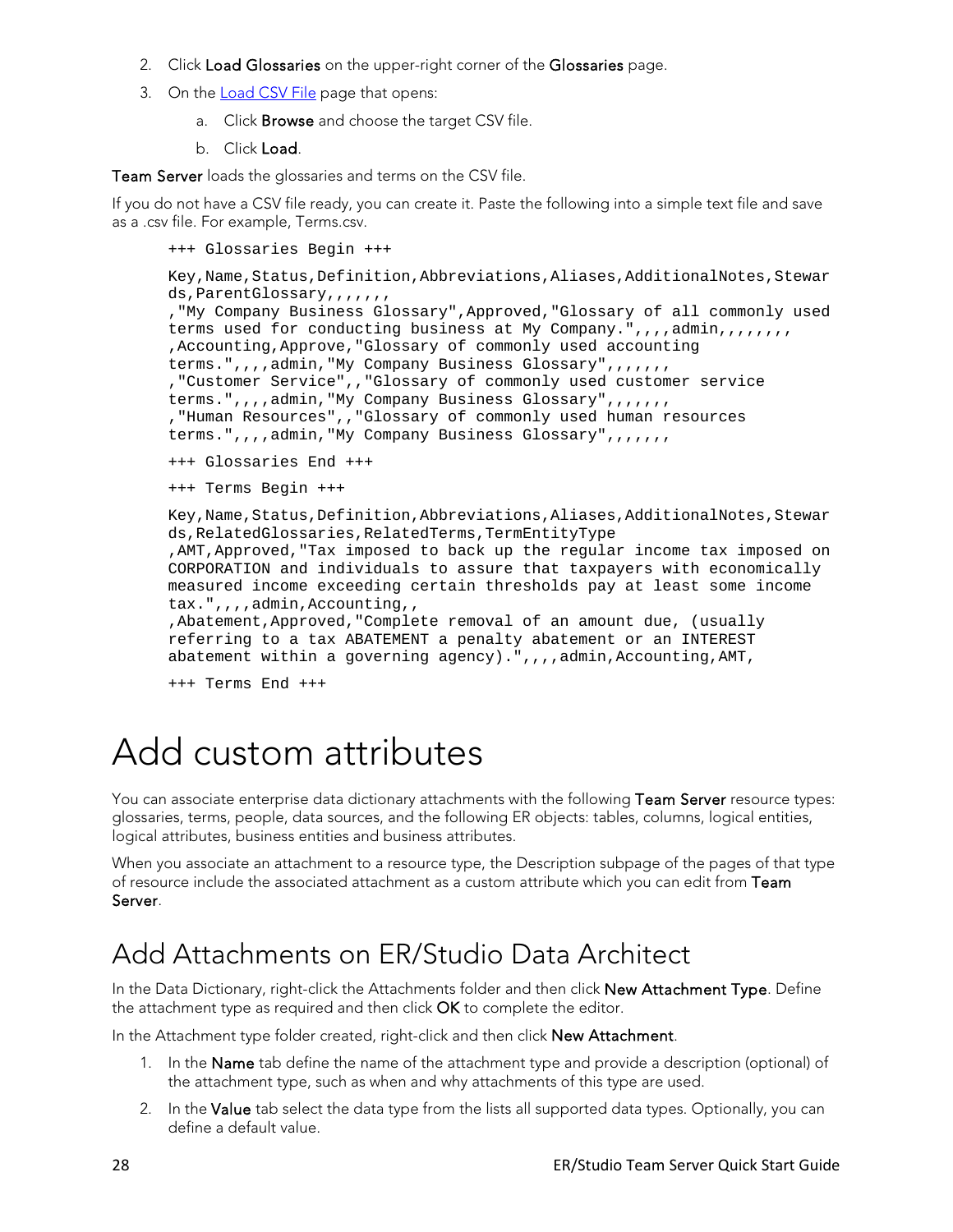## <span id="page-28-0"></span>Add Diagram Changes and Synchronize

You can either:

- [Adding a Diagram or Data Dictionary to the Repository](http://docwiki.embarcadero.com/ERStudioDA/170/en/Adding_a_Diagram_or_Data_Dictionary_to_the_Repository)
- If the diagram already exists and you are just adding the attachments, right-click the Data Dictionary, and then click Check In Data Dictionary.

## <span id="page-28-1"></span>Publish and Add the Custom Attributes

Go to Team Server and [publish](http://docwiki.embarcadero.com/TeamServer/ERStudio/170/en/ER/Studio_Publications) the diagram.

Then [add the custom attribute](http://docwiki.embarcadero.com/TeamServer/ERStudio/170/en/Adding_an_Attachment_Attribute_to_a_Resource_Type) to the specific attribute type. For example: [Terms.](http://docwiki.embarcadero.com/TeamServer/ERStudio/170/en/Terms)

## <span id="page-28-2"></span>Add terms with custom attributes

You can either:

- [Add a](http://docwiki.embarcadero.com/TeamServer/ERStudio/170/en/Creating_a_Term) term and [edit it](http://docwiki.embarcadero.com/TeamServer/ERStudio/170/en/Editing_a_Resource) to see and fill the custom attributes.
- [Load it](http://docwiki.embarcadero.com/TeamServer/ERStudio/170/en/Loading_Glossaries_and_Terms_from_a_CSV_File) from a CSV File. The custom attributes will be added at the end in order.

For example:

```
+++ Terms Begin +++,,,,,,,,,,
```
Key, Name, Status, Definition, Abbreviations, Aliases, AdditionalNotes, Stewar ds,RelatedGlossaries,RelatedTerms,TermEntityType,**ER1**,**ER2**

```
,TestCA10b,Locked,,,,,,,,"Business Terms",False,10
,TestCA16b,Locked,,,,,,,,"Business Terms",True,16
+++ Terms End +++,,,,,,,,,,
```
# <span id="page-28-3"></span>Auditing the usage of login credentials by other product

<span id="page-28-4"></span>Creating a data source and the related login credentials on Team Server

- **[Creating a Data Source](http://docwiki.embarcadero.com/TeamServer/ERStudio/170/en/Creating_a_Data_Source)**
- **[Creating Login Credentials](http://docwiki.embarcadero.com/TeamServer/ERStudio/170/en/Creating_Login_Credentials)**
- [Associating a Data Source with a Login Credential](http://docwiki.embarcadero.com/TeamServer/ERStudio/170/en/Associating_a_Data_Source_with_a_Login_Credential)

## <span id="page-28-5"></span>Using the login credentials from other product

In this tutorial we will use **DBArtisan** as the product that uses Team Server login credentials to connect.

- 1. [Set up the connection](http://docwiki.embarcadero.com/DBArtisan/170/en/Setting_up_and_Connecting_to_DB_Team_Server) and connect to Team Server from DBArtisan.
- 2. [Set up](http://docwiki.embarcadero.com/DBArtisan/170/en/Connecting_to_a_Datasource_From_the_Navigator/Explorer#Connecting_with_Team_Server_2016Credentials) the data sources.
- 3. Connect to the data source using the Team Server login credential.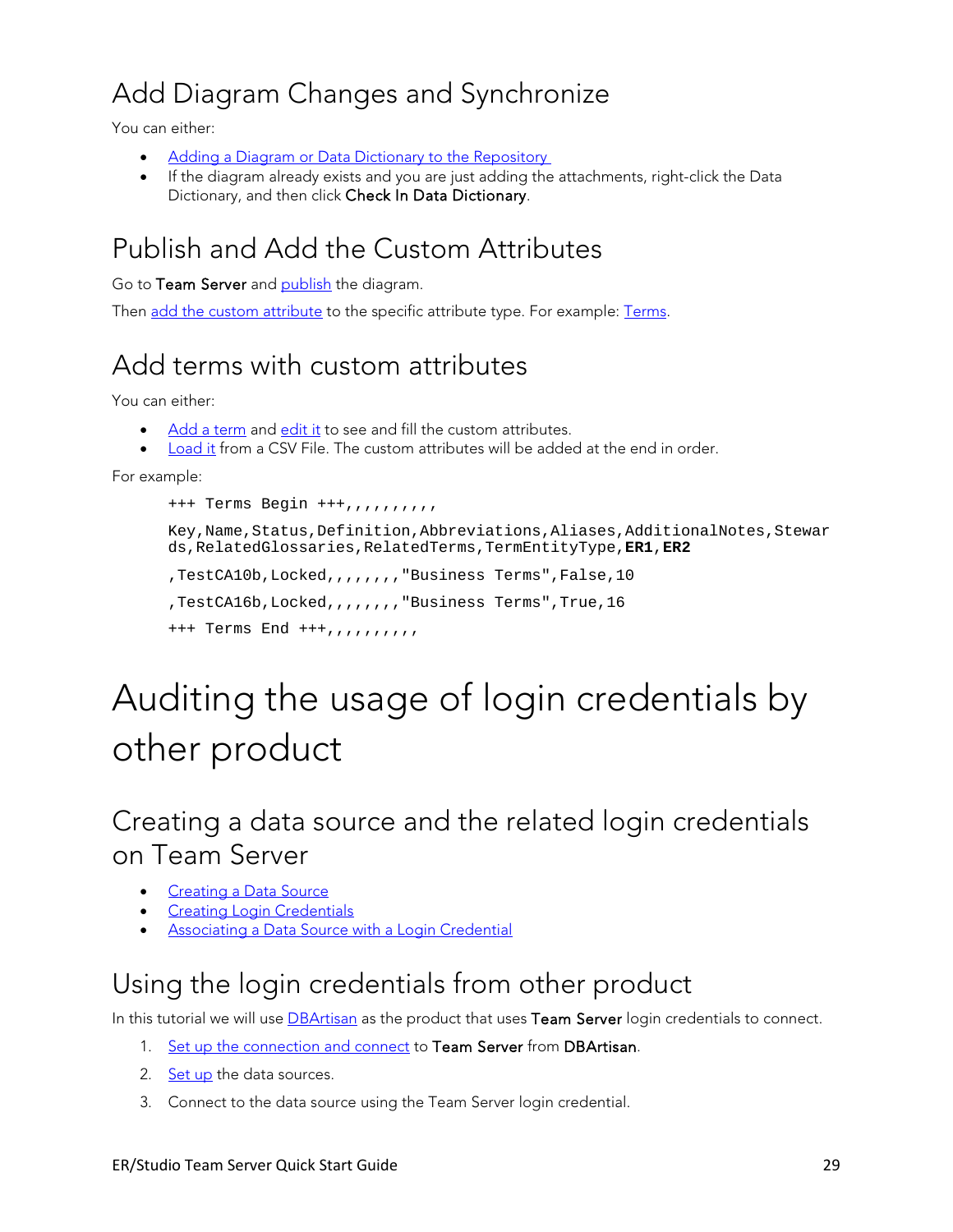| Name                           |                                      | Login to DSLABS01                           | ∣⊽<br>Search<br>$\times$ | Save<br>$\overline{\mathbf{v}}$<br>Version |
|--------------------------------|--------------------------------------|---------------------------------------------|--------------------------|--------------------------------------------|
| DSLABS02<br>÷<br>DSLABS05      | Credential:                          | DSLABS05_lc                                 | $\star$                  |                                            |
| DSLABS01<br>Test connection ok |                                      |                                             |                          |                                            |
|                                |                                      |                                             |                          |                                            |
|                                |                                      |                                             |                          |                                            |
|                                | <b>⊘ Use Team Server Credentials</b> |                                             |                          |                                            |
|                                |                                      | Auto connect? (Saves and encrypts password) |                          |                                            |
|                                |                                      | Connect using Windows Authentication        |                          |                                            |
|                                |                                      |                                             |                          |                                            |

## <span id="page-29-0"></span>Auditing the Usage

Now if you go to the **Password Locker Audit** page on Team Server you can audit what login credentials are being used. You can filter by product, login credential, and date.

| <b>Password Locker Audit</b>        | Use this page to audit every connection to Password Lockers |                          |                              |               |
|-------------------------------------|-------------------------------------------------------------|--------------------------|------------------------------|---------------|
| Application:<br>All<br>$\checkmark$ | Login Credentials:<br>All<br>v                              | From: 2015/10/22<br>Ħ    | To: 2015/10/30<br>rtata<br>1 | <b>Search</b> |
|                                     |                                                             |                          |                              |               |
|                                     |                                                             |                          |                              |               |
| <b>Application</b>                  | <b>User Name</b>                                            | <b>Login Credentials</b> | <b>Date</b>                  |               |
| <b>DBArtisan</b>                    | admin                                                       | DSLABS05 Ic              | 2015-10-29 16:24:56          |               |
| <b>DBArtisan</b>                    | admin                                                       | saDS                     | 2015-10-29 14:30:07          |               |

## <span id="page-29-1"></span>Receiving notifications

Team Server allows you to receive notifications about the activity in your stream. Posting, comments, following on the resources you have created will generate and email that will be sent to the account you defined on your profile.

In this tutorial we are going to explain step by step what to do to receive email notifications:

- 1. First of all, configure Team Server for being able to send emails. You can do it in the [Notification Enablement](http://docwiki.embarcadero.com/TeamServer/ERStudio/170/en/Install_and_Configure_Team_Server_and_Repository#Notification) page of the [configurator.](http://docwiki.embarcadero.com/TeamServer/ERStudio/170/en/Team_Server_Configuration_Manager)
- 2. Include the email where you want to receive the notifications when [creating/](http://docwiki.embarcadero.com/TeamServer/ERStudio/170/en/Creating_a_New_User)[editing](http://docwiki.embarcadero.com/TeamServer/ERStudio/170/en/Configuring_Your_User_Profile) the user.
- 3. Make sure you have checked the **options** you prefer about receiving notification.
- 4. Test with some posting.